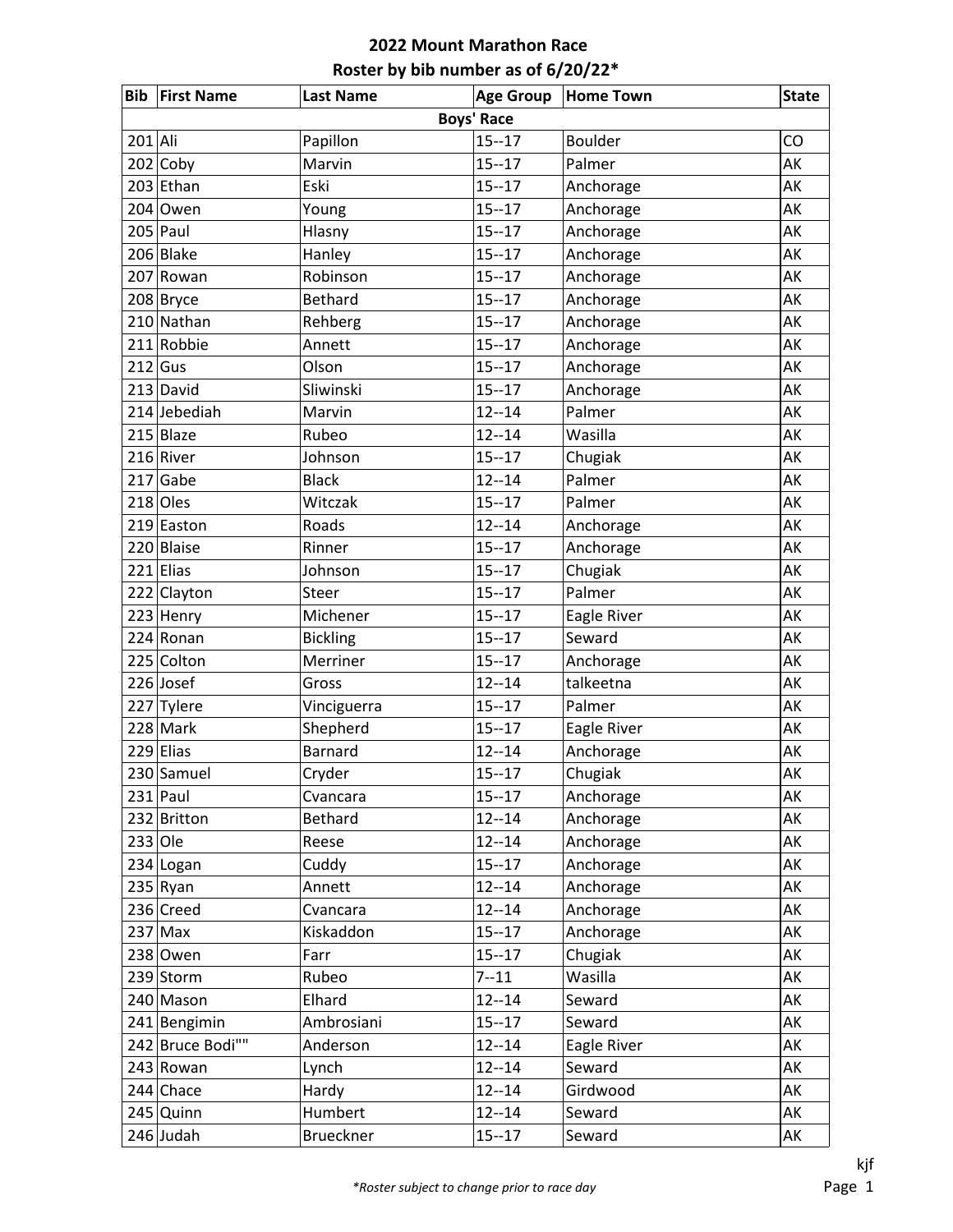| <b>Bib</b> | <b>First Name</b>  | <b>Last Name</b> | <b>Age Group</b> | <b>Home Town</b> | <b>State</b> |
|------------|--------------------|------------------|------------------|------------------|--------------|
|            | $247$ Jack         | Fineman          | $15 - 17$        | Anchorage        | AK           |
|            | 248 Brayden        | Sparrs           | $12 - 14$        | Palmer           | AK           |
|            | $249$  Elias       | Williams         | $12 - 14$        | Anchorage        | AK           |
|            | 250 Isaac          | Marvin           | $7 - 11$         | Palmer           | AK           |
|            | 251 Merik          | Rinner           | $7 - 11$         | Anchorage        | AK           |
|            | 252 Kaeden         | Anderson         | $15 - 17$        | Healdsburg       | CA           |
| $253$ Zac  |                    | <b>Buckbee</b>   | $15 - 17$        | Soldotna         | AK           |
|            | 254 Ridge          | Conant           | $12 - 14$        | Seward           | AK           |
|            | 255 Beck           | <b>Bethard</b>   | $15 - 17$        | <b>ANCHORAGE</b> | AK           |
|            | 256 Hunter         | Forshee-Kurtz    | $15 - 17$        | Seward           | AK           |
|            | 257 Torin          | Lynch            | $12 - 14$        | Seward           | AK           |
|            | 258 Micah          | <b>Brueckner</b> | $12 - 14$        | Seward           | AK           |
|            | 259 Legend         | Kopsack          | $12 - 14$        | Palmer           | AK           |
|            | 260 Logan          | Williams         | $7 - 11$         | Anchorage        | AK           |
|            | 261 Zachary        | Crawford         | $15 - 17$        | Anchorage        | AK           |
|            | 262 Rhett          | Jones            | $12 - 14$        | Monument         | CO           |
|            | 263 Russell        | Adams            | $7 - 11$         | Anchorage        | AK           |
|            | 264 Elliott        | <b>Beals</b>     | $12 - 14$        | Anchorage        | AK           |
|            | 265 Keenan         | Berrigan         | $15 - 17$        | Palmer           | AK           |
|            | 266 Owen           | <b>Buckbee</b>   | $12 - 14$        | Soldotna         | AK           |
| $267$ Kai  |                    | Finch            | $12 - 14$        | Anchorage        | AK           |
|            | 268 Luke           | Elhard           | $12 - 14$        | Seward           | AK           |
|            | 269 Aidan          | Schilling        | $15 - 17$        | Seward           | AK           |
|            | 270 Ryan           | Hansen           | $15 - 17$        | ANCHORAGE        | AK           |
| $271$  lan |                    | Naylor           | $12 - 14$        | Palmer           | AK           |
|            | 272 Charles        | Daugherty        | $7 - 11$         | Eagle River      | AK           |
|            | 273 Reyce          | Lee              | $7 - 11$         | Anchorage        | AK           |
|            | $274$ Axel         | Kiskaddon        | $12 - 14$        | Anchorage        | AK           |
|            | $275$ Billy        | Stull            | $15 - 17$        | Fort Hood        | <b>ΤΧ</b>    |
|            | 276 Brayden        | Licht            | $15 - 17$        | Palmer           | AK           |
|            | 277 Noah           | <b>Bird</b>      | $15 - 17$        | Seward           | AK           |
|            | 278 Charles Bram"" | Anderson         | $7 - 11$         | Eagle River      | AK           |
|            | $279$ Kyler        | <b>Barlow</b>    | $12 - 14$        | Seward           | AK           |
|            | 280 Nathan         | Hankins          | $15 - 17$        | Seward           | AK           |
|            | $281$ Kelly        | Barlow           | $7 - 11$         | Seward           | AK           |
|            | 282 Austin         | Merriner         | $12 - 14$        | Anchorage        | AK           |
| $283$ Ice  |                    | Rubeo            | $7 - 11$         | Wasilla          | AK           |
|            | 284 James          | Auld             | $15 - 17$        | Wasilla          | AK           |
|            | 285 Benjamin       | Dunlap           | $12 - 14$        | Anchorage        | AK           |
|            | 286 Barret         | Malouf           | $12 - 14$        | Anchorage        | AK           |
|            | 287 Jesse          | Dickson          | $7 - 11$         | Palmer           | AK           |
|            | 288 Jake           | <b>Black</b>     | $12 - 14$        | Palmer           | AK           |
|            | 289 Charles        | Moore            | $7 - 11$         | Kasilof          | AK           |
|            | 290 Johnny         | Stull            | $15 - 17$        | Fort Hood        | <b>TX</b>    |
|            | 291 Holden         | Aquino           | $12 - 14$        | Anchorage        | AK           |
|            | $292$ Carter       | Ivy              | $7 - 11$         | Seward           | AK           |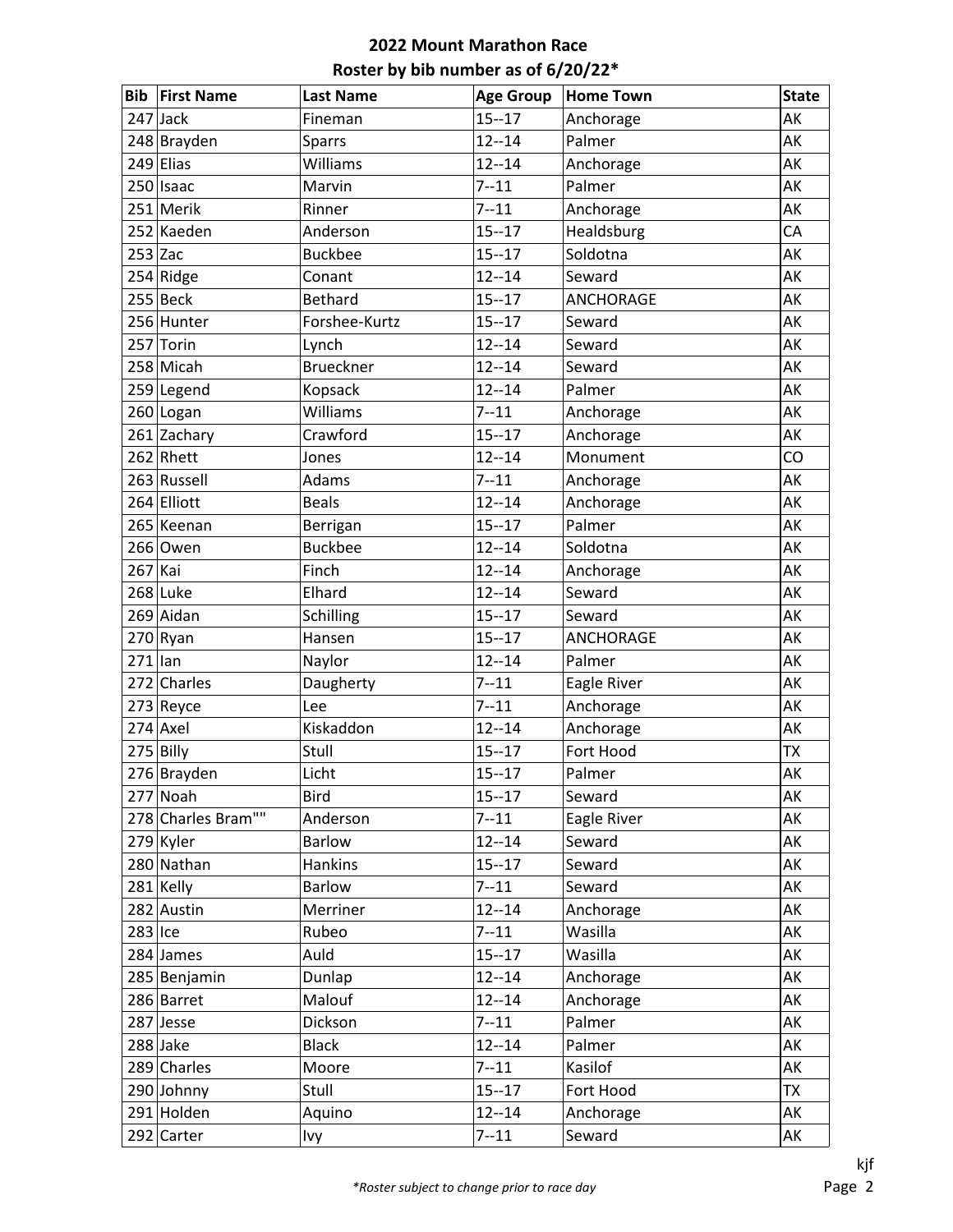| <b>Bib</b> | <b>First Name</b> | <b>Last Name</b>   | <b>Age Group</b> | <b>Home Town</b> | <b>State</b> |
|------------|-------------------|--------------------|------------------|------------------|--------------|
|            | 293 Rennick       | Heatwole           | $15 - 17$        | Anchorage        | AK           |
|            | 294 Kaiden        | <b>Browne</b>      | $12 - 14$        | Anchorage        | AK           |
|            | 295 Derrian       | Crenshaw/Carpenter | $7 - 11$         | Seward           | AK           |
|            | 296 Paxton        | Thompson           | $7 - 11$         | Anchorage        | AK           |
|            | $297$ Lane        | Petersen           | $12 - 14$        | Seward           | AK           |
|            | 298 Nathan        | Pitney             | $12 - 14$        | Palmer           | AK           |
|            | 299 Ewan          | Sexson             | $7 - 11$         | Anchorage        | AK           |
|            | 300 Olin          | Liljemark          | $12 - 14$        | Seward           | AK           |
|            | 301 Sebastian     | Kogl               | $15 - 17$        | Valparaiso       | IN           |
|            | 302 Charlie       | Bland              | $12 - 14$        | Salt Lake City   | UT           |
|            | 303 Henry         | Zidek              | $15 - 17$        | Anchorage        | AK           |
|            | 304 Andrew        | Arthur             | $15 - 17$        | Soldotna         | AK           |
|            | 305 Jaxon         | Henrie             | $12 - 14$        | Anchorage        | AK           |
|            | 306 Anthony       | Calvert            | $15 - 17$        | Palmer           | AK           |
|            | $307$ Ryan        | Bland              | $12 - 14$        | Salt Lake City   | UT           |
|            | 308 Nash          | Paprocki           | $7 - 11$         | Anchorage        | AK           |
|            | $309$  Liam       | Duffy              | $12 - 14$        | Anchorage        | AK           |
|            | 310 Simon         | Nelson             | $15 - 17$        | Anchorage        | AK           |
|            | $311$ Riley       | Gross              | $15 - 17$        | Anchorage        | AK           |
|            | 312 Ethan         | Machado            | $7 - 11$         | Boxborough       | MA           |
|            | 313 Breyden       | Nottingham         | $12 - 14$        | Eagle River      | AK           |
|            | $314$ Raven       | Spangler           | $12 - 14$        | Palmer           | AK           |
|            | 315 Weston        | Sensabaugh         | $12 - 14$        | Palmer           | AK           |
|            | 316 Grant         | Carman             | $7 - 11$         | Genoa            | <b>NV</b>    |
|            | 317 Oliver        | Casurella          | $12 - 14$        | Anchorage        | AK           |
|            | $318$ Alex        | Casurella          | $12 - 14$        | Anchorage        | AK           |
|            | 319 Victor        | <b>Sparrs</b>      | $7 - 11$         | Palmer           | AK           |
|            | 320 Owen          | Harth              | $12 - 14$        | Anchorage        | AK           |
|            | 321 Cayden        | Townsend           | $15 - 17$        | Chugiak          | AK           |
|            | 322 Landon        | Bobo               | $12 - 14$        | Chugiak          | AK           |
|            | 323 Isaac         | Main               | $15 - 17$        | Anchorage        | AK           |
|            | 324 Corbin        | Wilson             | $15 - 17$        | Palmer           | AK           |
|            | 325 Harlow        | Wilson             | $12 - 14$        | Palmer           | AK           |
|            | $326$ Fenn        | Reese              | $7 - 11$         | Anchorage        | AK           |
|            | 327 Wyatt         | <b>Barlow</b>      | $7 - 11$         | New Port Richey  | FL.          |
|            | 328 Dane          | Sieminski          | $7 - 11$         | Seward           | AK           |
|            | 329 Collin        | Pitney             | $7 - 11$         | Palmer           | AK           |
|            | 330 Preston       | Szymoniak          | $7 - 11$         | Anchorage        | AK           |
|            | 331 Benjamin      | Huyard             | $15 - 17$        | Harrisonburg     | VA           |
|            | 332 Marcus        | Walsted            | $15 - 17$        | Anchorage        | АK           |
|            | 333 Neil Ryan     | Kaukola            | $7 - 11$         | Roy              | <b>WA</b>    |
|            | 334 Kadin         | Ivy                | $7 - 11$         | Seward           | AK           |
|            | $335$ Evan        | Sosinski           | $15 - 17$        | Eagle River      | AK           |
|            | 336 Aaron         | Mehl               | $15 - 17$        | Eagle River      | AK           |
|            | 337 Andrew        | Mehl               | $12 - 14$        | Eagle River      | AK           |
|            | $338$ Adam        | Mehl               | $7 - 11$         | Eagle River      | АK           |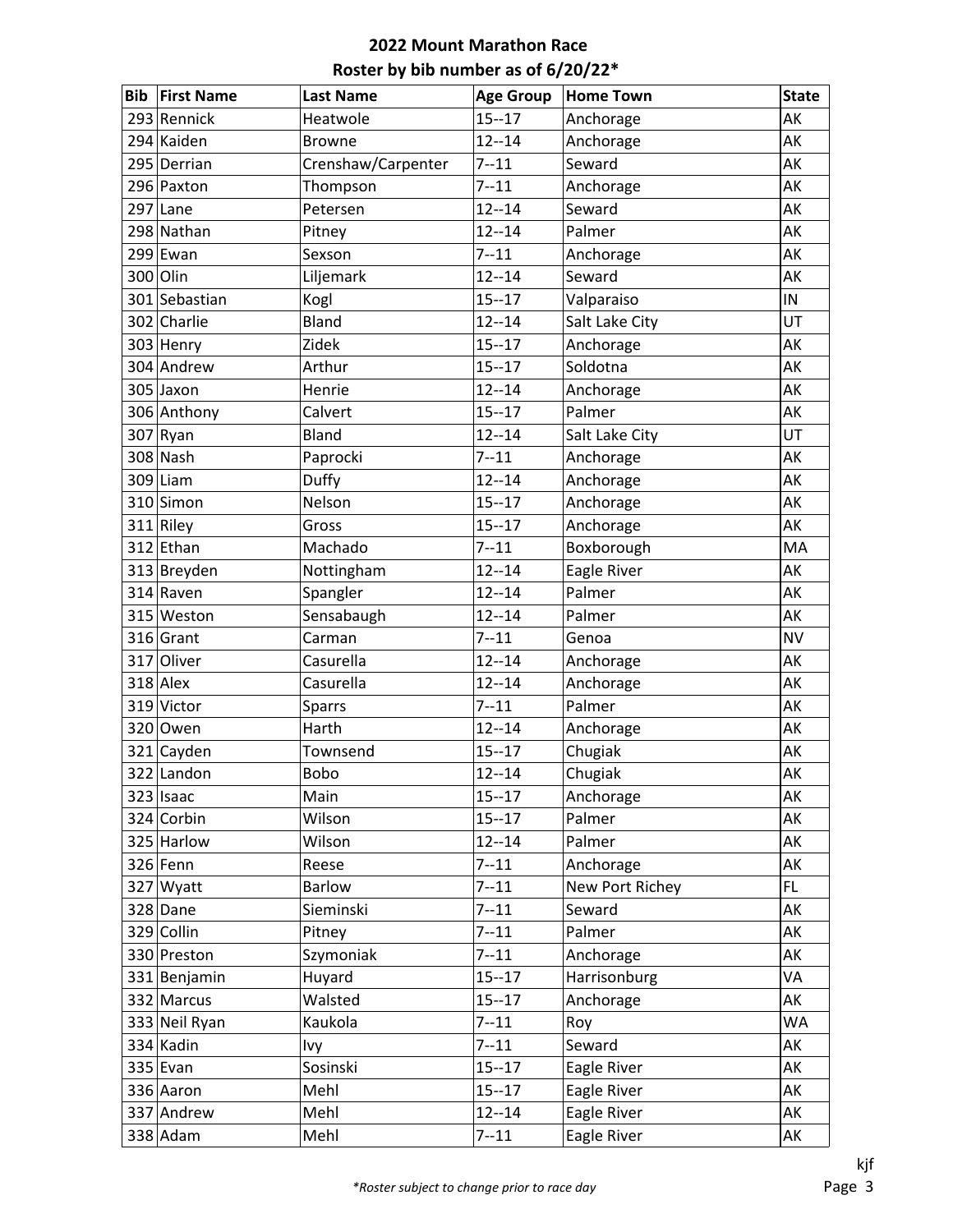| <b>Bib First Name</b> | <b>Last Name</b>    | <b>Age Group</b> | <b>Home Town</b> | <b>State</b> |
|-----------------------|---------------------|------------------|------------------|--------------|
| 339 Austin            | Mehl                | $7 - 11$         | Eagle River      | AK           |
| 340 Miles             | Numme-Worrell       | $15 - 17$        | Anchorage        | AK           |
| 341 Gideon            | Schrock             | $15 - 17$        | Seward           | AK           |
| 342 Miles             | Minnery             | $15 - 17$        | Anchorage        | <b>AK</b>    |
| 343 Odin              | Rydberg             | $7 - 11$         | Seward           | AK           |
| 344 Hudson            | Hegna               | $7 - 11$         | Eagle River      | AK           |
| 345 Colton            | <b>Hegna Bailie</b> | $12 - 14$        | Eagle River      | AK           |
| 346 Damien            | Borchardt           | $15 - 17$        | Eagle River      | AK           |
| 347 Leif              | Stanbury            | $7 - 11$         | Anchorage        | AK           |
| 348 Gideon            | Kern                | $12 - 14$        | Anchorage        | AK           |
| 349 Julio             | Ramirez             | $15 - 17$        | Anchorage        | AK           |
| 350 Corbin            | Reitmeier           | $15 - 17$        | Anchorage        | AK           |
| 351 Nathan            | Reitmeier           | $12 - 14$        | Anchorage        | AK           |
| 352 Mason             | Newell              | $15 - 17$        | Eagle River      | AK           |
| 353 Andrew            | Moore Somerville    | $7 - 11$         | Anchorage        | AK           |
| 354 Vendelin          | Maixner             | $7 - 11$         | <b>Big Lake</b>  | AK           |
| 355 Matthew           | Moore               | $7 - 11$         | Kasilof          | AK           |
| 356 Taysom            | Weaver              | $7 - 11$         | Anchorage        | AK           |
| 357 Payden            | Henrie              | $7 - 11$         | Anchorage        | AK           |
| 358 Oliver            | Banse               | $7 - 11$         | Seward           | AK           |
| 359 Martin            | Fink                | $15 - 17$        | Seward           | AK           |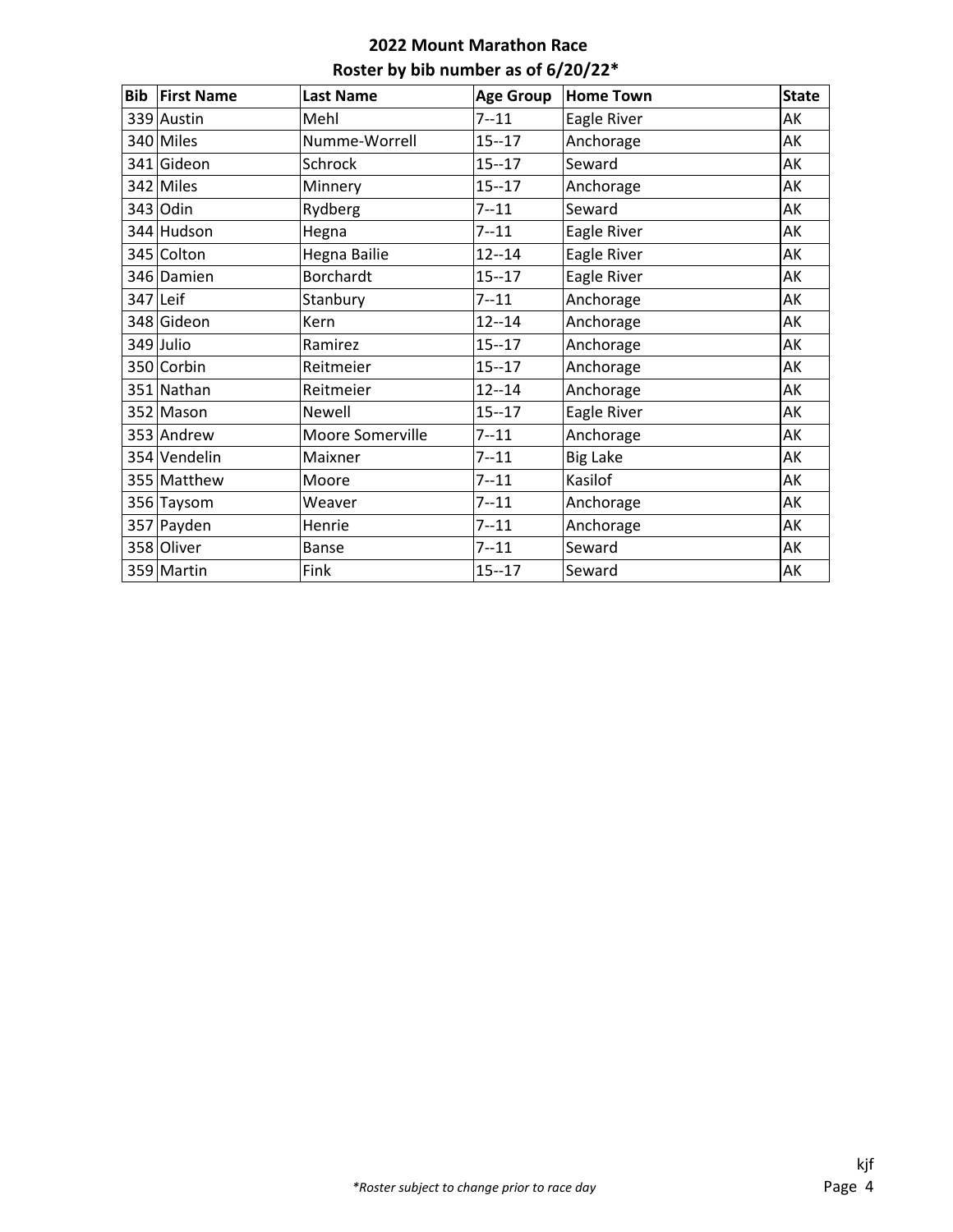|                | <b>Bib First Name</b> | <b>Last Name</b> | <b>Age Group</b> | <b>Home Town</b> | <b>State</b> |  |  |  |
|----------------|-----------------------|------------------|------------------|------------------|--------------|--|--|--|
|                | <b>Girls' Race</b>    |                  |                  |                  |              |  |  |  |
|                | $1$ Jayna             | Boonstra         | $15 - 17$        | Kenai            | AK           |  |  |  |
|                | 2 Rose                | Conway           | $12 - 14$        | Anchorage        | AK           |  |  |  |
| 3              | Olive                 | Jordan           | $12 - 14$        | Seward           | AK           |  |  |  |
| 4              | Addison               | <b>Bailey</b>    | $12 - 14$        | Anchorage        | AK           |  |  |  |
|                | 5 Aubrey              | Virgin           | $12 - 14$        | Palmer           | AK           |  |  |  |
| 6              | Jillian               | Gavalya          | $15 - 17$        | Chugiak          | AK           |  |  |  |
| $\overline{7}$ | Skyler                | Belmear          | $15 - 17$        | Eagle River      | AK           |  |  |  |
|                | 8 Hailey              | Ingalls          | $15 - 17$        | Seward           | AK           |  |  |  |
| $\overline{9}$ | Lake                  | <b>Bethard</b>   | $15 - 17$        | Anchorage        | AK           |  |  |  |
|                | 10 Olivia             | Soderstrom       | $12 - 14$        | Anchorage        | AK           |  |  |  |
|                | 11 Brooklyn           | <b>Bailey</b>    | $15 - 17$        | Anchorage        | AK           |  |  |  |
|                | $12$ Lucy             | Olson            | $12 - 14$        | Anchorage        | AK           |  |  |  |
|                | 13 Azalea             | Daugherty        | $15 - 17$        | Eagle River      | AK           |  |  |  |
|                | 14 Marina             | Hobson           | $15 - 17$        | Carmel           | CA           |  |  |  |
|                | 15 Colette            | Zidek            | $15 - 17$        | Anchorage        | AK           |  |  |  |
|                | $16$ Ada              | <b>Burrup</b>    | $12 - 14$        | Eagle River      | AK           |  |  |  |
|                | $17$ Ava              | Jagielski        | $12 - 14$        | Seward           | AK           |  |  |  |
|                | 18 Brianna            | <b>Bailey</b>    | $12 - 14$        | Anchorage        | AK           |  |  |  |
|                | 19 Natalie            | Sieminski        | $15 - 17$        | Seward           | AK           |  |  |  |
|                | 20 Samantha           | Legate           | $15 - 17$        | Anchorage        | AK           |  |  |  |
|                | $21$ Brighton         | <b>Bailey</b>    | $12 - 14$        | Anchorage        | AK           |  |  |  |
|                | 22 Tali               | Novakovich       | $15 - 17$        | Anchorage        | AK           |  |  |  |
|                | 23 Maeli              | Weaver           | $12 - 14$        | Anchorage        | AK           |  |  |  |
|                | 24 Olivia             | <b>Burrup</b>    | $15 - 17$        | Eagle River      | AK           |  |  |  |
|                | 25 Ellie              | Stull            | $12 - 14$        | Fort Hood        | <b>TX</b>    |  |  |  |
|                | $26$ Gabby            | Kern             | $15 - 17$        | Anchorage        | AK           |  |  |  |
|                | 27 Nina               | Varnell          | $7 - 11$         | Anchorage        | AK           |  |  |  |
|                | 28 Alivia             | <b>Bailey</b>    | $12 - 14$        | Anchorage        | AK           |  |  |  |
|                | 29 Selah              | <b>Brueckner</b> | $12 - 14$        | Seward           | AK           |  |  |  |
|                | 30 Kaebrii            | Weaver           | $15 - 17$        | Anchorage        | AK           |  |  |  |
|                | $31$ Jane             | Malouf           | $15 - 17$        | Anchorage        | AK           |  |  |  |
|                | $32$ Piper            | <b>Sears</b>     | $15 - 17$        | Anchorage        | AK           |  |  |  |
|                | 33 Katie              | Van Buskirk      | $15 - 17$        | Seward           | AK           |  |  |  |
|                | $34$ Anna             | <b>Burrup</b>    | $12 - 14$        | Eagle River      | AK           |  |  |  |
|                | 35 Ellen              | Kruchoski        | $15 - 17$        | Eagle River      | AK           |  |  |  |
|                | 36 Patricia           | Casey            | $15 - 17$        | Eagle River      | AK           |  |  |  |
|                | 37 Tirzah             | <b>Brueckner</b> | $7 - 11$         | Seward           | AK           |  |  |  |
|                | 38 Leah               | Bland            | $15 - 17$        | Anchorage        | AK           |  |  |  |
|                | 39 Sylvie             | Kastning         | $7 - 11$         | Anchorage        | AK           |  |  |  |
|                | 40 Kate               | Norvell          | $12 - 14$        | Seward           | AK           |  |  |  |
|                | 41 Sadie              | Benter           | $15 - 17$        | Anchorage        | AK           |  |  |  |
|                | 42 Genevieve          | Trevithick       | $15 - 17$        | Anchorage        | AK           |  |  |  |
|                | 43 Juniper            | Ingalls          | $12 - 14$        | Seward           | AK           |  |  |  |
|                | 44 Rebekah            | Annett           | $15 - 17$        | Anchorage        | AK           |  |  |  |
|                | 45 Maren              | <b>Bickling</b>  | $12 - 14$        | Seward           | AK           |  |  |  |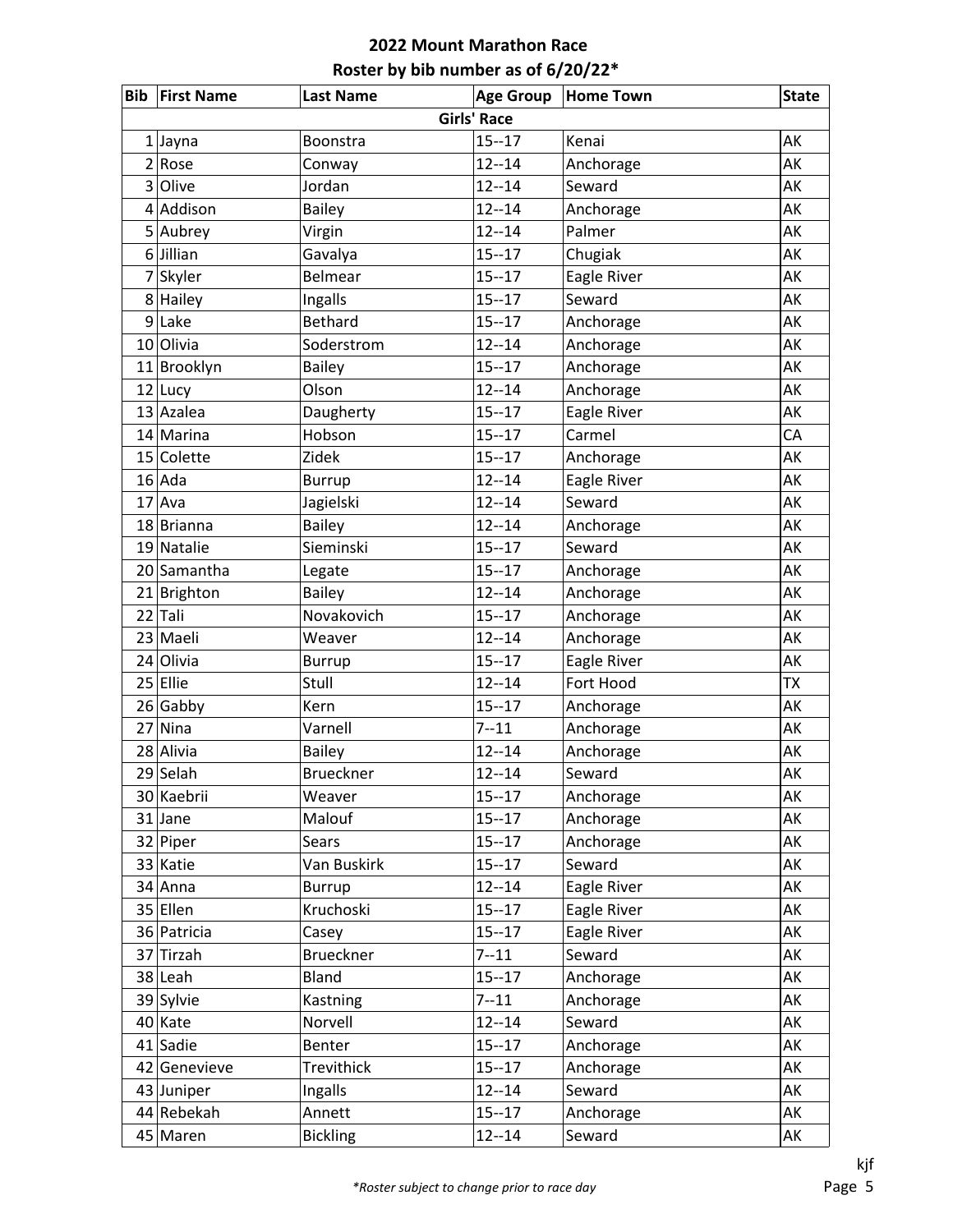| <b>Bib</b> | <b>First Name</b> | <b>Last Name</b>     | <b>Age Group</b> | <b>Home Town</b>                 | <b>State</b> |
|------------|-------------------|----------------------|------------------|----------------------------------|--------------|
|            | 46 Haley          | Finch                | $15 - 17$        | Anchorage                        | AK           |
| 47         | Rebecca           | <b>Brackin</b>       | $12 - 14$        | Seward                           | AK           |
|            | 48 Brianna        | <b>Gill Anderson</b> | $15 - 17$        | Anchorage                        | AK           |
|            | 49 Renee          | Elhard               | $15 - 17$        | Seward                           | AK           |
|            | 50 Emily          | Anger                | $12 - 14$        | Seward                           | AK           |
| 51         | Addison           | Lemme                | $15 - 17$        | Seward                           | AK           |
|            | 52 Eden           | Rinner               | $12 - 14$        | Anchorage                        | AK           |
|            | 53 Olivia         | Thompson             | $15 - 17$        | Kremmling                        | CO           |
|            | 54 Autumn         | Harley               | $12 - 14$        | Anchorage                        | AK           |
|            | 55 Alayna         | Naylor               | $12 - 14$        | Palmer                           | AK           |
|            | 56 Catherine      | Merriner             | $12 - 14$        | Anchorage                        | AK           |
| 57         | Adele             | Matthews             | $12 - 14$        | Anchorage                        | AK           |
|            | 58 Tagan          | Rinner               | $12 - 14$        | Anchorage                        | AK           |
|            | 59 Margaret       | Adams                | $12 - 14$        | Anchorage                        | AK           |
|            | $60$ Tui          | Stanbury             | $12 - 14$        | Anchorage                        | AK           |
|            | $61$ Claire       | Anger                | $12 - 14$        | Seward                           | AK           |
|            | 62 Sophie         | Novakovich           | $12 - 14$        | Anchorage                        | AK           |
|            | 63 Amelia         | Harris               | $15 - 17$        | Anchorage                        | AK           |
|            | 64 Julia          | Dunlap               | $7 - 11$         | Anchorage                        | AK           |
|            | $65$ Mia          | Moorman              | $7 - 11$         | Anchorage                        | AK           |
|            | 66 Annabelle      | Conant               | $7 - 11$         | Seward                           | AK           |
| 67         | Alta              | Liljemark            | $12 - 14$        | Seward                           | AK           |
|            | 68 Megan          | Nelson               | $15 - 17$        | Anchorage                        | AK           |
|            | 69 Maria          | <b>Bunch</b>         | $15 - 17$        | Seward                           | AK           |
|            | 70 McKenna        | <b>Meyers</b>        | $15 - 17$        | Seward                           | AK           |
|            | 71 Winter         | Wallace              | $7 - 11$         | <b>West Melbourne</b>            | FL.          |
|            | 72 Olivia         | <b>Tidlow-Tranel</b> | $12 - 14$        | <b>Yellowstone National Park</b> | <b>WY</b>    |
|            | 73 Harper         | Willman              | $12 - 14$        | Anchorage                        | AK           |
|            | 74 Lily           | Pannkuk              | $15 - 17$        | Anchorage                        | AK           |
|            | 75 Fern           | LeClair              | $15 - 17$        | Anchorage                        | AK           |
|            | 76 Eva            | Johnson              | $12 - 14$        | Seward                           | AK           |
|            | 77 Lauren         | Dorris               | $15 - 17$        | Anchorage                        | AK           |
|            | 78 Ruby           | Willman              | $7 - 11$         | Anchorage                        | AK           |
|            | 79 Brynn          | Rathert              | $12 - 14$        | Anchorage                        | AK           |
|            | 80 Ella           | Duffy                | $7 - 11$         | Anchorage                        | AK           |
|            | $81$ Jacey        | Spencer              | $15 - 17$        | Eagle River                      | AK           |
|            | 82 Abigail        | Somerville           | $7 - 11$         | Anchorage                        | AK           |
|            | 83 Tania          | Boonstra             | $12 - 14$        | Kenai                            | AK           |
|            | 84 Brittan        | Nelson               | $12 - 14$        | Eagle River                      | AK           |
|            | 85 Addison        | Capozzi              | $15 - 17$        | Eagle River                      | AK           |
|            | 86 Maya           | Tirpack              | $12 - 14$        | Anchorage                        | AK           |
|            | 87 Sadie          | Haas                 | $12 - 14$        | Seward                           | AK           |
|            | 88 Maddie         | Haas                 | $12 - 14$        | Seward                           | AK           |
|            | 89 Linnea         | Gray                 | $15 - 17$        | <b>EAGLE RIVER</b>               | AK           |
|            | 90 Kathryn        | Carman               | $7 - 11$         | Genoa                            | <b>NV</b>    |
|            | 91 Elliot         | Sensabaugh           | $12 - 14$        | Palmer                           | AK           |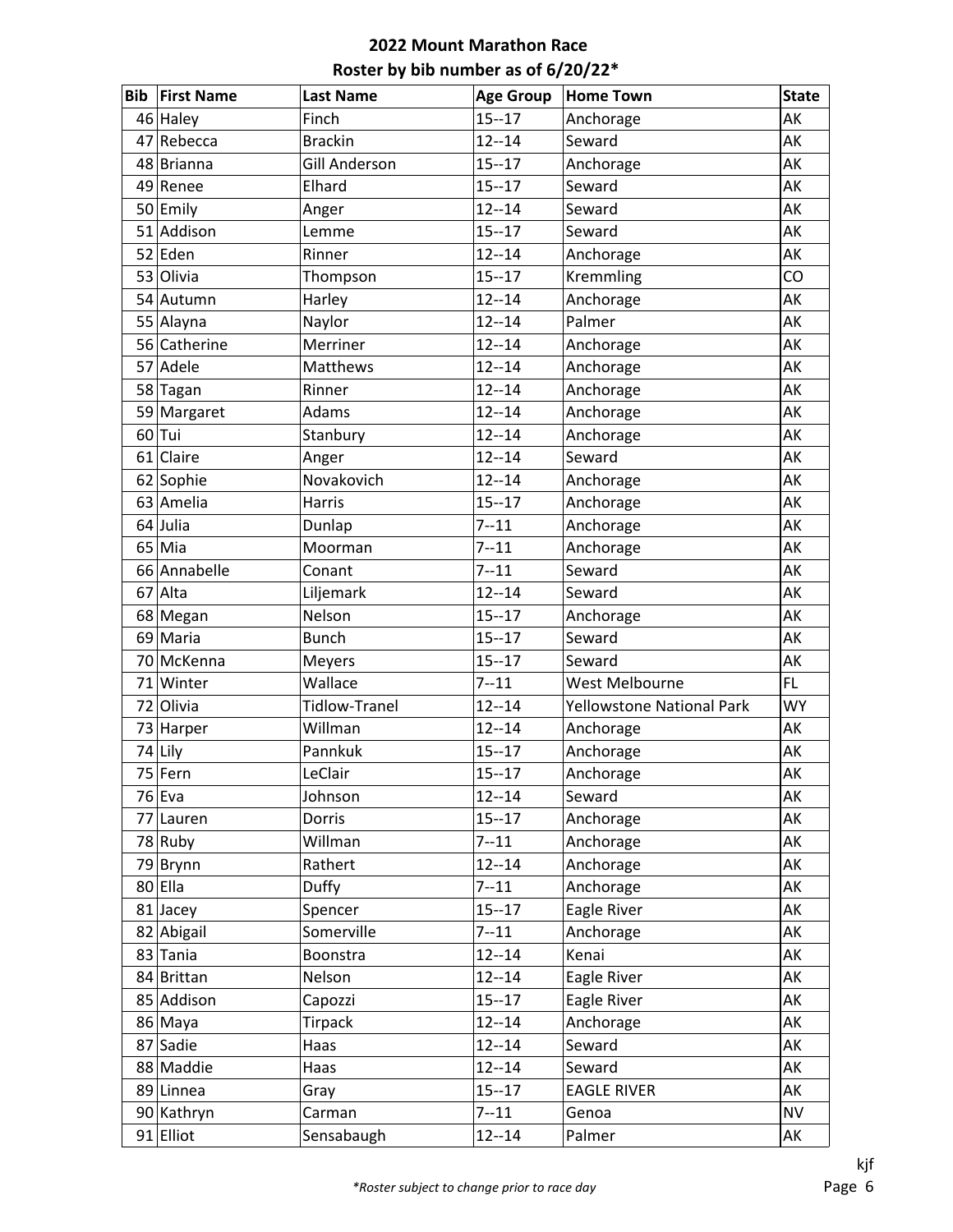| <b>Bib</b> | <b>First Name</b> | <b>Last Name</b> | <b>Age Group</b> | <b>Home Town</b> | <b>State</b> |
|------------|-------------------|------------------|------------------|------------------|--------------|
|            | 92 Clara          | Sensabaugh       | $7 - 11$         | Palmer           | AK           |
|            | 93 Makena         | DesErmia         | $12 - 14$        | Seward           | AK           |
|            | 94 Juliana        | Walters          | $12 - 14$        | Oakland          | CA           |
|            | 95 Aurora         | Johnson          | $7 - 11$         | Chugiak          | AK           |
|            | 96 Lily           | Schablein        | $7 - 11$         | Seward           | AK           |
|            | $97$ Greta        | Reese            | $15 - 17$        | Anchorage        | AK           |
|            | 98 Crimson Rose   | Townsend         | $7 - 11$         | Chugiak          | AK           |
|            | 99 Kohl           | Lang             | $7 - 11$         | Eagle River      | AK           |
|            | 100 Casey         | <b>Bland</b>     | $7 - 11$         | Anchorage        | AK           |
|            | $101$ Rain        | Rubeo            | $7 - 11$         | Wasilla          | AK           |
|            | 102 Emmalyn       | Lemme            | $7 - 11$         | Seward           | AK           |
|            | $103$ Audra       | <b>Burrill</b>   | $12 - 14$        | Eagle River      | AK           |
|            | 104 Carolyn       | <b>Burrill</b>   | $15 - 17$        | Eagle River      | AK           |
|            | 105 Clara         | Morse            | $12 - 14$        | Anchorage        | AK           |
|            | $106$ Isabel      | Prestwich        | $12 - 14$        | Fairfax          | VA           |
|            | $107$ Ava         | Trembath         | $15 - 17$        | Eagle River      | AK           |
|            | 108 Samantha      | Jones            | $15 - 17$        | Palmer           | AK           |
|            | $109$ Ellie       | Abrahamson       | $12 - 14$        | Fairbanks        | AK           |
|            | 110 Maddie        | Schuh            | $15 - 17$        | Anchorage        | AK           |
|            | $111$  Brynna     | Gerlach          | $15 - 17$        | Gakona           | AK           |
|            | $112$  Indigo     | Hobson           | $15 - 17$        | Girdwood         | AK           |
|            | 113 Brenna        | Flannery         | $15 - 17$        | Anchorage        | AK           |
|            | $114$ Ava         | Elhard           | $7 - 11$         | Seward           | AK           |
|            | 115 Everly        | Elhard           | $7 - 11$         | Seward           | AK           |
|            | 116 Elise         | Matthews         | $15 - 17$        | Anchorage        | AK           |
|            | $117$ Kate        | Simpson          | $12 - 14$        | Anchorage        | AK           |
|            | 118 Emily         | Moore            | $15 - 17$        | Eagle River      | AK           |
|            | $119$ Wren        | Spangler         | $7 - 11$         | Palmer           | AK           |
|            | 120 Grace Ann     | Fleming          | $12 - 14$        | Seward           | AK           |
|            | 121 Morgan        | <b>Buckbee</b>   | $7 - 11$         | Soldotna         | AK           |
|            | 122 Charly        | Harper           | $7 - 11$         | Arroyo Grande    | CA           |
|            | $123$ Isela       | Austin           | $12 - 14$        | Palmer           | AK           |
|            | 124 Rosemary      | Maixner          | $7 - 11$         | <b>Big Lake</b>  | АK           |
|            | 125 Bernadette    | Maixner          | $7 - 11$         | <b>Big Lake</b>  | AK           |
|            | $126$ Rylee       | Ruggles          | $7 - 11$         | Eagle River      | AK           |
|            | $127$ Kylee       | Newman           | $7 - 11$         | Anchorage        | AK           |
|            | 128 Sophia        | Newman           | $7 - 11$         | Anchorage        | АK           |
|            | 129 Annabel       | <b>Uffenbeck</b> | $12 - 14$        | Anchorage        | АK           |
|            | 130 Alise         | Elliott          | $12 - 14$        | Anchorage        | AK           |
|            | 131 Margit        | Stensland        | $7 - 11$         | Oslo, Norway     | none         |
|            | 132 Dashe         | McCabe           | $15 - 17$        | Winthrop         | WA           |
|            | 133 Cameron       | Miller           | $7 - 11$         | Girdwood         | АK           |
|            | $134$ Julia       | Oswald           | $12 - 14$        | Anchorage        | АK           |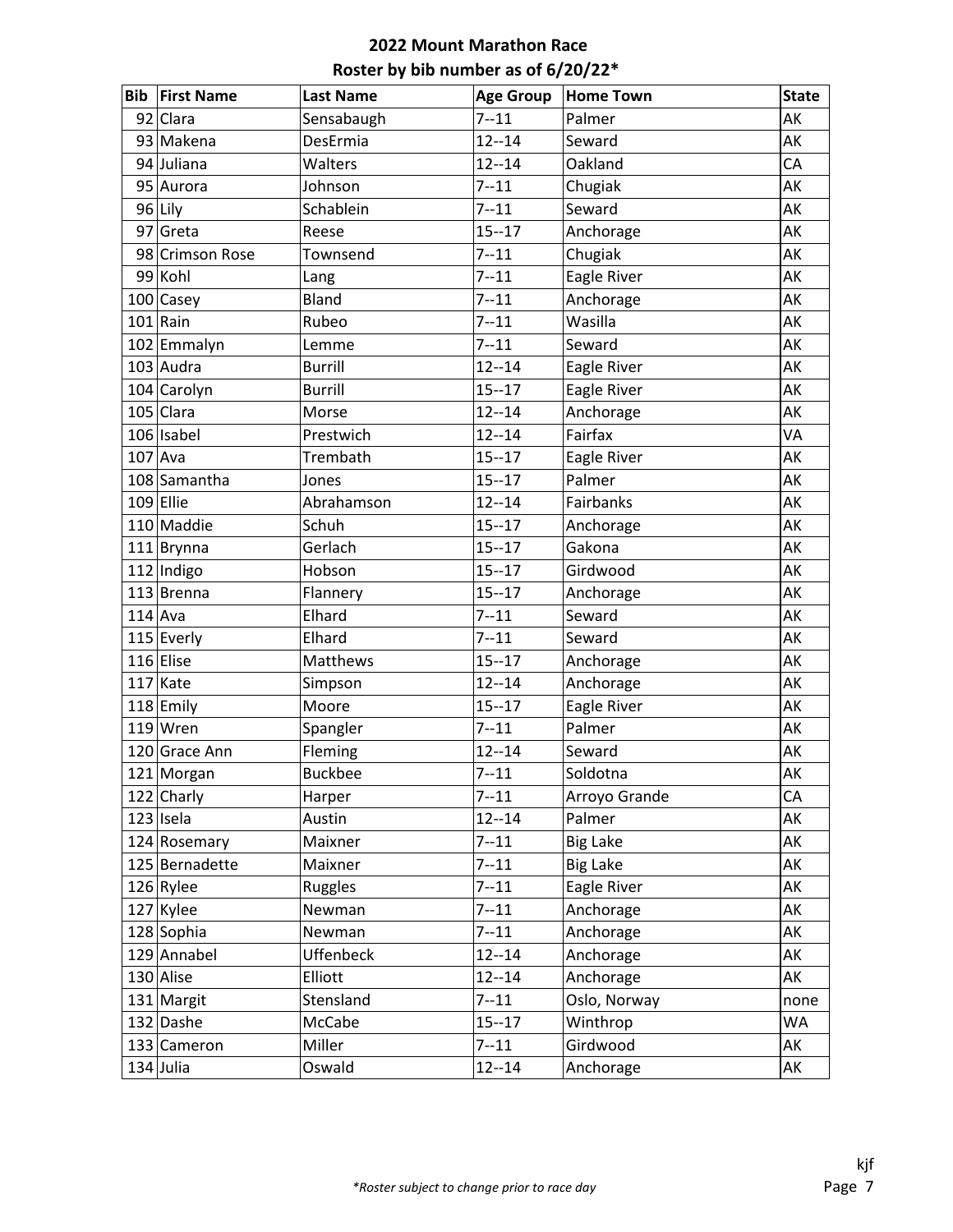| <b>Bib</b>     | <b>First Name</b> | <b>Last Name</b>   | <b>Age Group</b> | <b>Home Town</b>        | <b>State</b> |  |  |  |  |
|----------------|-------------------|--------------------|------------------|-------------------------|--------------|--|--|--|--|
|                | <b>Men's Race</b> |                    |                  |                         |              |  |  |  |  |
| 1              | David             | <b>Norris</b>      | $30 - 39$        | Anchorage               | AK           |  |  |  |  |
| $\overline{2}$ | Sam               | Hendry             | $18 - 29$        | Salt Lake City          | UT           |  |  |  |  |
| 3              | Darren            | <b>Thomas</b>      | $18 - 29$        | Reno                    | <b>NV</b>    |  |  |  |  |
| 4              | Michael           | Connelly           | $18 - 29$        | Chugiak                 | AK           |  |  |  |  |
|                | 5 Lyon            | Kopsack            | $18 - 29$        | Palmer                  | AK           |  |  |  |  |
| 6              | Lars              | Arneson            | $30 - 39$        | Anchorage               | AK           |  |  |  |  |
| 7              | Max               | <b>King</b>        | 40--49           | Bend                    | OR           |  |  |  |  |
|                | 8 Benjamin        | Marvin             | 40--49           | Palmer                  | AK           |  |  |  |  |
| 9              | Erik              | Johnson            | 40--49           | Seward                  | AK           |  |  |  |  |
|                | 10 Pyper          | Dixon              | $30 - 39$        | Seward                  | AK           |  |  |  |  |
|                | 11 Bodhi          | Gross              | $18 - 29$        | <b>Boulder</b>          | CO           |  |  |  |  |
|                | 12 Christopher    | <b>Kirk</b>        | $18 - 29$        | Eagle River             | AK           |  |  |  |  |
|                | 13 Taylor         | Turney             | $18 - 29$        | Anchorage               | AK           |  |  |  |  |
|                | 14 Luke           | Jager              | $18 - 29$        | Anchorage               | AK           |  |  |  |  |
|                | $15$ John         | Luna-Lima          | $18 - 29$        | Pleasanton              | CA           |  |  |  |  |
|                | 16 Kenneth        | <b>Brewer</b>      | $18 - 29$        | faribanks               | AK           |  |  |  |  |
| 17             | Jerome            | Ross               | $40 - 49$        | Anchorage               | AK           |  |  |  |  |
|                | 18 Conor          | Deal               | $18 - 29$        | Anchorage               | AK           |  |  |  |  |
|                | $19$ Nick         | Snow               | $18 - 29$        | Anchorage               | AK           |  |  |  |  |
|                | 20 Matias         | Saari              | $50 - 59$        | Anchorage               | AK           |  |  |  |  |
|                | $21$ Ben          | Ward               | 40--49           | Anchorage               | AK           |  |  |  |  |
|                | $22$ Matt         | Shryock            | $30 - 39$        | Anchorage               | AK           |  |  |  |  |
|                | 23 Adam           | Jensen             | 40--49           | Anchorage               | AK           |  |  |  |  |
|                | 24 Michael        | Earnhart           | $18 - 29$        | Eagle River             | AK           |  |  |  |  |
|                | 25 Shawn          | Erchinger          | $50 - 59$        | <b>Colorado Springs</b> | CO           |  |  |  |  |
|                | 26 Jason          | Lamoreaux          | 40--49           | Anchorage               | AK           |  |  |  |  |
| 27             | Roman             | Gross              | $18 - 29$        | Talkeetna               | AK           |  |  |  |  |
|                | $28$ Tor          | Christopherson     | 40--49           | Anchorage               | AK           |  |  |  |  |
|                | 29 Matthew        | Novakovich         | 40--49           | Anchorage               | AK           |  |  |  |  |
|                | 30 Craig          | Taylor             | 40--49           | Eagle river             | AK           |  |  |  |  |
|                | 31 Kurtis         | Brumbaugh          | $18 - 29$        | Anchorage               | AK           |  |  |  |  |
|                | 32 David          | Spencer            | $18 - 29$        | Anchorage               | AK           |  |  |  |  |
|                | 33 Barney         | Griffith           | $60 - 69$        | Anchorage               | AK           |  |  |  |  |
|                | 34 John           | Novak              | $18 - 29$        | Anchorage               | AK           |  |  |  |  |
|                | 35 Charles        | DiMarzio           | 40--49           | SEWARD                  | AK           |  |  |  |  |
|                | 36 Collin         | Atkinson           | $30 - 39$        | SEWARD                  | AK           |  |  |  |  |
|                | 37 Allan          | Spangler           | $30 - 39$        | Anchorage               | AK           |  |  |  |  |
|                | 38 A William      | Stoll              | 40--49           | Anchorage               | AK           |  |  |  |  |
|                | 39 Sebastian      | Szweda Mittelstadt | $18 - 29$        | Indian                  | AK           |  |  |  |  |
|                | $40$ Ryan         | Cox                | $30 - 39$        | Anchorage               | AK           |  |  |  |  |
|                | 41 Forrest        | Mahlen             | $18 - 29$        | Anchorage               | AK           |  |  |  |  |
|                | 42 Kenny          | Regan              | $30 - 39$        | Hollis                  | <b>NH</b>    |  |  |  |  |
|                | $43$ Jacob        | <b>Kirk</b>        | $18 - 29$        | Anchorage               | AK           |  |  |  |  |
|                | 44 Miles          | Knotek             | $18 - 29$        | Moose Pass              | AK           |  |  |  |  |
|                | 45 Christopher    | Smith              | $18 - 29$        | Palmer                  | AK           |  |  |  |  |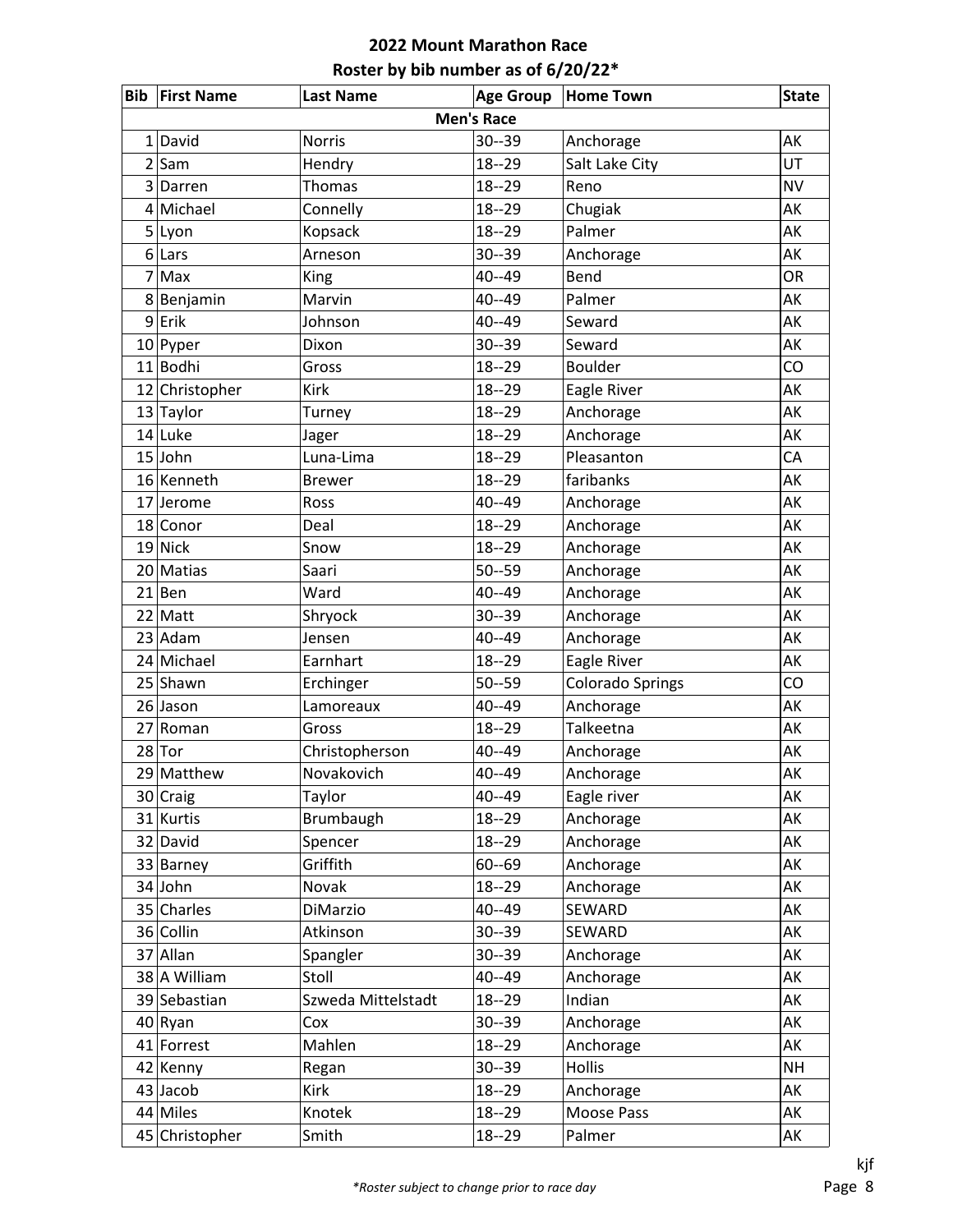| <b>Bib</b> | <b>First Name</b> | <b>Last Name</b> | <b>Age Group</b> | <b>Home Town</b>  | <b>State</b> |
|------------|-------------------|------------------|------------------|-------------------|--------------|
|            | 46 Justin         | Libby            | $30 - 39$        | <b>ANCHORAGE</b>  | AK           |
| 47         | Tom               | Ritchie          | 40--49           | Girdwood          | AK           |
|            | 48 Patrick        | Conway           | 40--49           | Anchorage         | AK           |
|            | 49 Alexander      | King             | $18 - 29$        | <b>Trout Lake</b> | <b>WA</b>    |
|            | 50 Bernard        | Boettcher        | $50 - 59$        | Silt              | CO           |
|            | 51 Bayden         | Menton           | $18 - 29$        | Joseph            | OR           |
| 52         | Brady             | Burrough         | $18 - 29$        | Anchorage         | AK           |
|            | 53 William        | Gerlach          | $18 - 29$        | Chugiak           | AK           |
|            | 54 Trevor         | Kreznar          | $30 - 39$        | Seward            | AK           |
|            | 55 Eric           | Vilce            | $30 - 39$        | Anchorage         | AK           |
|            | 56 Brian          | Boyle            | $30 - 39$        | <b>Boston</b>     | MA           |
| 57         | Brandon           | Rinner           | 40--49           | Anchorage         | AK           |
|            | 58 Mark           | <b>Brady</b>     | $30 - 39$        | Anchorage         | AK           |
|            | 59 Miles          | Dennis           | $18 - 29$        | Anchorage         | AK           |
|            | 60 Greg           | Michaelson       | $18 - 29$        | ANCHORAGE         | AK           |
| 61         | Derek             | Nottingham       | 40--49           | Eagle River       | AK           |
|            | 62 Darin          | Markwardt        | 40--49           | Palmer            | AK           |
|            | 63 Andrew         | Stavich          | $50 - 59$        | Anchorage         | AK           |
|            | 64 Troy           | Larson           | $50 - 59$        | Anchorage         | AK           |
|            | 65 Dylan          | Miller           | $18 - 29$        | Anchorage         | AK           |
|            | 66 Joseph         | Engel            | $30 - 39$        | Anchorage         | AK           |
| 67         | Jared             | Gardiner         | $18 - 29$        | Anchorage         | AK           |
|            | 68 Luke           | Duffy            | 40--49           | Anchorage         | AK           |
|            | 69 Keegan         | Crow             | $18 - 29$        | Seward            | AK           |
|            | 70 Isaac          | Bertschi         | $50 - 59$        | Anchorage         | AK           |
| 71         | Andrew            | Duenow           | $50 - 59$        | Anchorage         | AK           |
|            | 72 Harlow         | Robinson         | $50 - 59$        | Anchorage         | AK           |
|            | 73 Alex           | Youngmun         | $30 - 39$        | Anchorage         | AK           |
|            | 74 Brian          | Haviland         | 40--49           | Anchorage         | AK           |
|            | 75 Kaleb          | Beloy            | $18 - 29$        | Anchorage         | АK           |
|            | 76 Jack           | Delaney          | $18 - 29$        | Dubuque           | IA           |
|            | 77 Jeffrey        | Levin            | $30 - 39$        | Anchorage         | AK           |
|            | 78 Daryll         | Vispo            | $30 - 39$        | Anchorage         | AK           |
|            | 79 Dylan          | Jones            | $18 - 29$        | Anchorage         | AK           |
|            | $80$ Jim          | McDonough        | $50 - 59$        | Anchorage         | AK           |
|            | 81 Maxwell        | Romey            | $18 - 29$        | Anchorage         | AK           |
|            | 82 Ryan           | <b>Beckett</b>   | $30 - 39$        | Anchorage         | AK           |
|            | 83 Jacob          | Thompson         | $30 - 39$        | Anchorage         | AK           |
|            | 84 Alex           | Alonso           | 40--49           | Eagle River       | AK           |
|            | 85 David          | Apperson         | $30 - 39$        | Anchorage         | AK           |
|            | 86 Noble          | Gurney           | $18 - 29$        | Palmer            | AK           |
|            | 87 Bret           | Brumbaugh        | $18 - 29$        | Anchorage         | AK           |
|            | 88 Paul           | <b>Butera</b>    | $18 - 29$        | Anchorage         | AK           |
|            | 89 Andre          | Lovett           | $18 - 29$        | Anchorage         | AK           |
|            | 90 William        | Zenker           | $30 - 39$        | Anchorage         | AK           |
|            | 91 Keith          | Zemke            | $30 - 39$        | Anchorage         | AK           |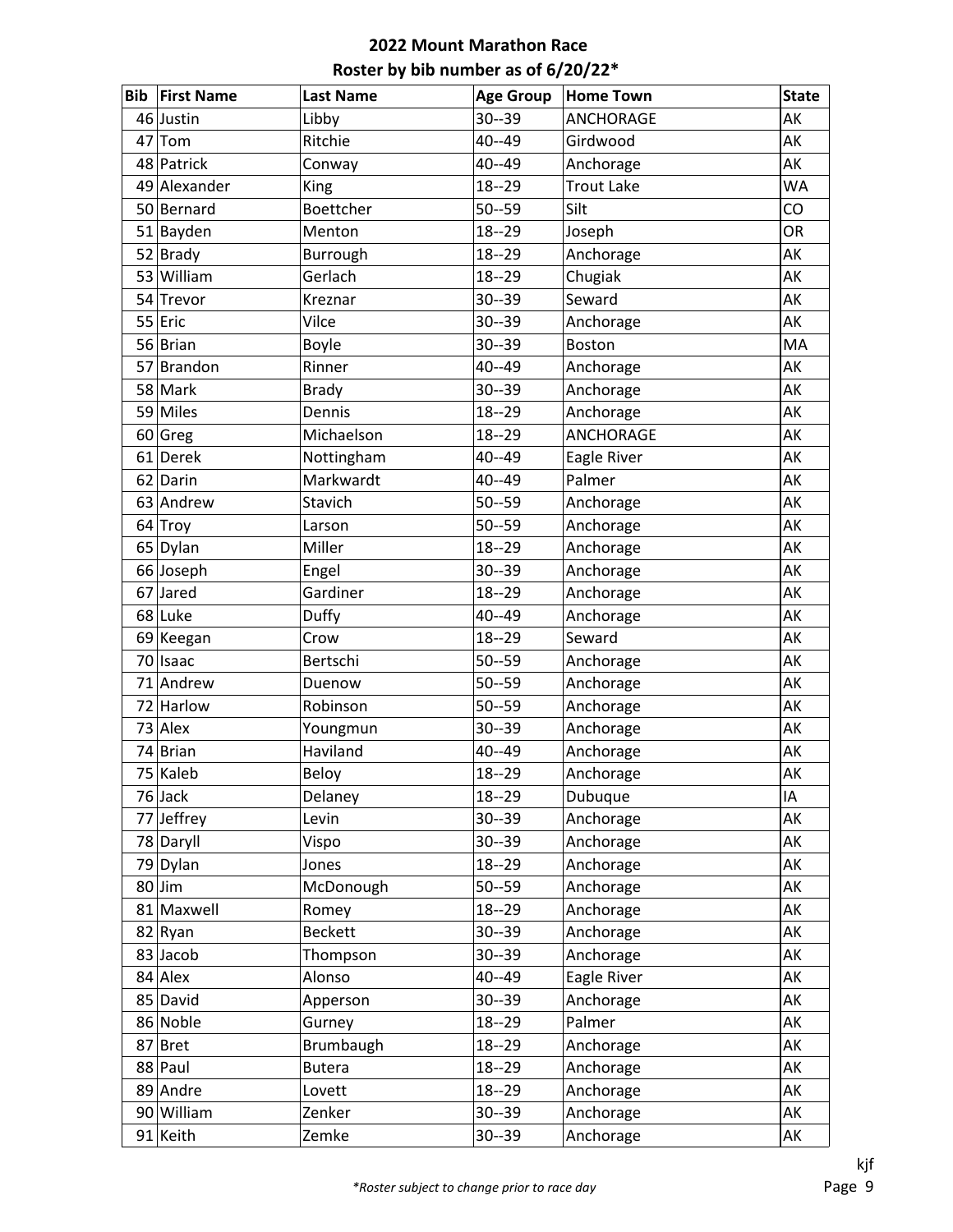| <b>Bib</b> | <b>First Name</b> | <b>Last Name</b> | <b>Age Group</b> | <b>Home Town</b>      | <b>State</b> |
|------------|-------------------|------------------|------------------|-----------------------|--------------|
|            | 92 Daniel         | Naylor           | $30 - 39$        | Issaquah              | <b>WA</b>    |
|            | 93 Dorian         | Gross            | $40 - 49$        | <b>Boulder</b>        | CO           |
|            | $94$ Bjorn        | Nilsson          | $18 - 29$        | Seward                | AK           |
|            | 95 Mike           | Wahlig           | $30 - 39$        | Anchorage             | AK           |
|            | 96 Clint          | Mccool           | $50 - 59$        | Anchorage             | AK           |
|            | $97$  lan         | <b>Beals</b>     | $18 - 29$        | Anchorage             | AK           |
|            | 98 Karl           | Romig            | $60 - 69$        | <b>Cooper Landing</b> | AK           |
|            | 99 Rocky          | Elhard           | $40 - 49$        | Seward                | AK           |
|            | 100 Patrick       | Lewis            | $30 - 39$        | Seward                | AK           |
|            | 101 Gunner        | Bahn             | $30 - 39$        | Anchorage             | AK           |
|            | $102$ Jacob       | Streich          | $30 - 39$        | Spokane               | <b>WA</b>    |
|            | $103$ Jesse       | Miller           | $18 - 29$        | Anchorage             | AK           |
|            | 104 Nathaniel     | Moore            | $30 - 39$        | Clovis                | CA           |
|            | $105$ Jared       | Kirkham          | $40 - 49$        | Anchorage             | AK           |
|            | $106$ James       | Carlberg         | $30 - 39$        | Park City             | UT           |
|            | 107 Brian         | Kirchner         | $30 - 39$        | Anchorage             | AK           |
|            | 108 Christopher   | Cornelius        | $40 - 49$        | Girdwood              | AK           |
|            | $109$ Luke        | Cvancara         | $18 - 29$        | anchorage             | AK           |
|            | $110$ Garth       | Schulz           | $18 - 29$        | Anchorage             | AK           |
|            | 111 Joshuah       | Taylor           | $18 - 29$        | Wasilla               | AK           |
|            | $112$ Mike        | Heatwole         | $50 - 59$        | Anchorage             | AK           |
|            | $113$ Noah        | Zogas            | $40 - 49$        | Anchorage             | AK           |
|            | $114$ Noel        | <b>Nocas</b>     | $30 - 39$        | Anchorage             | AK           |
|            | 115 Corey         | Kline            | $40 - 49$        | <b>Boulder</b>        | CO           |
|            | $116$ James       | Miller           | $40 - 49$        | Anchorage             | AK           |
|            | 117 Jeremy        | Hoagland         | $40 - 49$        | Wasilla               | AK           |
|            | $118$ Scott       | Gerlach          | $40 - 49$        | Chugiak               | AK           |
|            | $119$ Jeffrey     | Stern            | $30 - 39$        | Mill Valley           | CA           |
|            | 120 Kaleb         | Coston           | $18 - 29$        | Bloomington           | MN           |
|            | 121 Scott         | <b>Talbert</b>   | 40--49           | Salem                 | OR           |
|            | $122$ Brad        | Benter           | $50 - 59$        | Anchorage             | AK           |
|            | $123$ Lee         | McAuliffe        | $30 - 39$        | Anchorage             | AK           |
|            | $124$ Max         | Hartke           | $18 - 29$        | Chugiak               | AK           |
|            | 201 Samuel        | Young            | $60 - 69$        | Seward                | AK           |
|            | 202 Michael       | Cooney           | $60 - 69$        | Moose Pass            | AK           |
|            | 203 Nathaniel     | Padgett          | $18 - 29$        | Wasilla               | AK           |
|            | $204$ Wes         | Hoskins          | $40 - 49$        | Palmer                | AK           |
|            | 205 Casey         | Volk             | $30 - 39$        | Eagle River           | AK           |
|            | 206 Brian         | Pautzke          | $40 - 49$        | Girdwood              | AK           |
|            | 207 Lance         | Kopsack          | $50 - 59$        | Palmer                | AK           |
|            | $208$ Dan         | Marshall         | $60 - 69$        | Seward                | AK           |
|            | $209$ John        | Clark            | $50 - 59$        | Palmer                | AK           |
|            | $210$ Evan        | Jones            | $40 - 49$        | Monument              | CO           |
|            | $211$ Scott       | Henry            | $40 - 49$        | Anchorage             | AK           |
|            | 212 David         | Owens            | $50 - 59$        | Eagle River           | AK           |
|            | 213 Patrick       | Stinson          | $40 - 49$        | Anchorage             | AK           |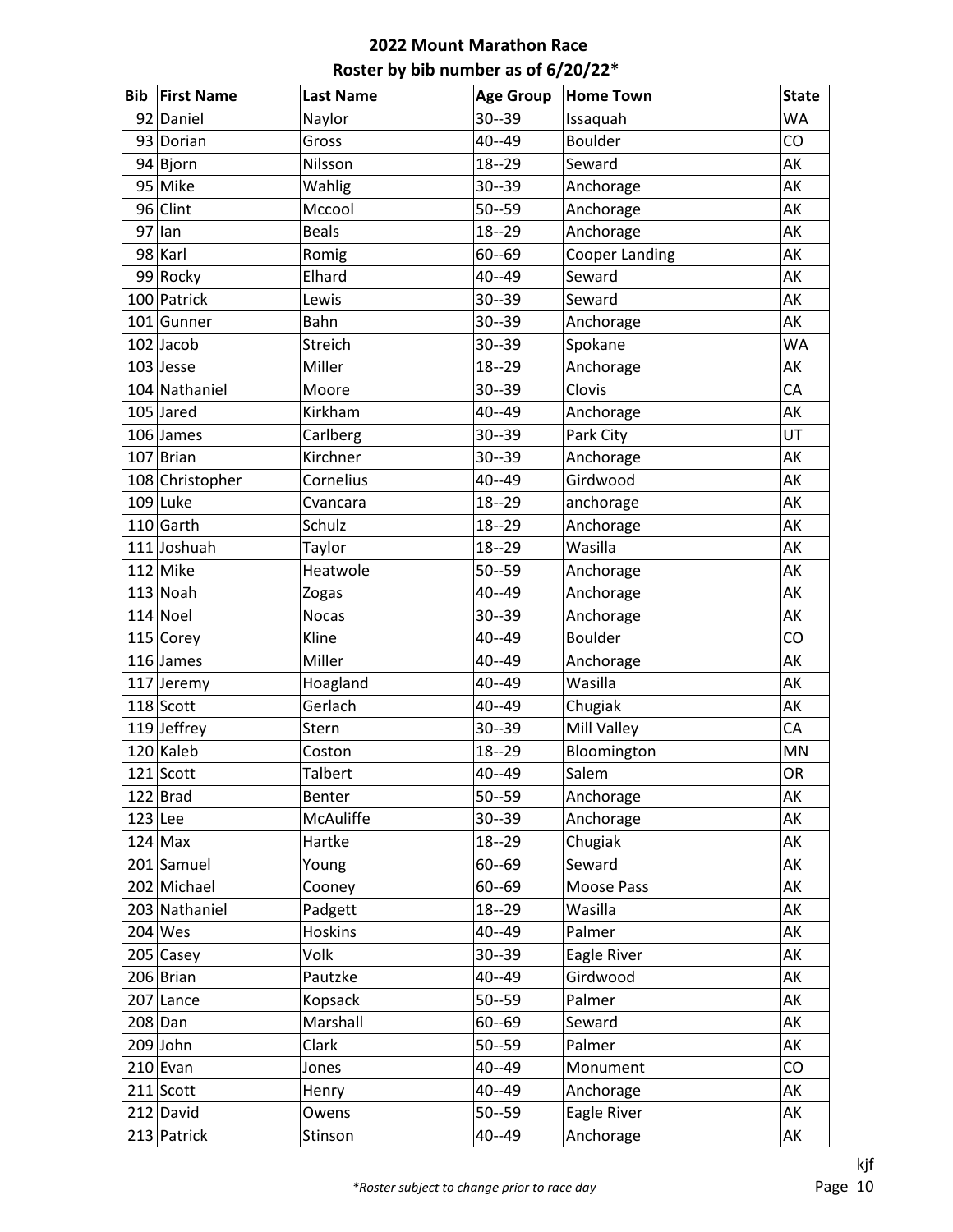| Bib        | <b>First Name</b> | <b>Last Name</b> | <b>Age Group</b> | <b>Home Town</b> | <b>State</b> |
|------------|-------------------|------------------|------------------|------------------|--------------|
|            | 214 James         | Murray           | $60 - 69$        | Wasilla          | AK           |
|            | 215 Connor        | Sperry           | $30 - 39$        | Mesa             | <b>AZ</b>    |
|            | 216 Steve         | Gilles           | $60 - 69$        | Indian           | AK           |
|            | 217 Bryan         | Templeman        | $50 - 59$        | Anchorage        | AK           |
|            | 218 Brian         | Fish             | $50 - 59$        | Palmer           | AK           |
|            | 219 David         | Peterson         | $30 - 39$        | Anchorage        | AK           |
|            | 220 Douglas       | Ketterer         | $50 - 59$        | Anchorage        | AK           |
|            | 221 Kerry         | Klauder          | $30 - 39$        | Anchorage        | AK           |
|            | 222 Stephen       | Mayer            | $50 - 59$        | Anchorage        | AK           |
|            | 223 Bryan         | Hardy            | $40 - 49$        | Girdwood         | AK           |
|            | 224 Scott         | Gage             | $50 - 59$        | Anchorage        | AK           |
|            | 225 Braun         | Kopsack          | $60 - 69$        | Palmer           | AK           |
|            | 226 Michael       | Rubeo            | $30 - 39$        | Wasilla          | AK           |
|            | $227$ Alec        | Kay              | $50 - 59$        | Anchorage        | AK           |
|            | 228 Quinn         | Smith            | $18 - 29$        | Anchorage        | AK           |
|            | 229 Martin        | Tumey            | $18 - 29$        | Anchorage        | AK           |
|            | 230 Joshua        | <b>Baker</b>     | $18 - 29$        | Eagle River      | AK           |
|            | 231 Noah          | Rehberg          | $18 - 29$        | Anchorage        | AK           |
|            | $232$ Mark        | Fineman          | $50 - 59$        | Anchorage        | AK           |
|            | $233$ John        | Heimerl          | $40 - 49$        | Anchorage        | AK           |
|            | 234 Solomon       | D' Amico         | $30 - 39$        | Seward           | AK           |
| $235$ Kris |                   | <b>Burnett</b>   | $50 - 59$        | Anchorage        | AK           |
|            | $236$ John        | Kogl             | $50 - 59$        | Valparaiso       | IN           |
| $237$ Flip |                   | Foldager         | $60 - 69$        | Hope             | AK           |
|            | 238 Aaron         | Dickson          | $30 - 39$        | Palmer           | AK           |
|            | 239 Brandon       | King             | $18 - 29$        | Anchorage        | AK           |
|            | 240 Mike          | Kramer           | $50 - 59$        | Talkeetna        | AK           |
|            | $241$ Luke        | Martensen        | $18 - 29$        | Anchorage        | AK           |
|            | $242$ Ted         | Paprocki         | $40 - 49$        | Anchorage        | AK           |
|            | 243 Quinn         | Carroll          | $18 - 29$        | Anchorage        | AK           |
|            | $244$ Gage        | Jarvis           | $18 - 29$        | Anchorage        | AK           |
|            | 245 Shawn         | Naber            | $40 - 49$        | Anchorage        | AK           |
|            | $246$ Zach        | Momberger        | $18 - 29$        | Chugiak          | AK           |
|            | $247$ John        | Pahkala          | $30 - 39$        | Anchorage        | AK           |
|            | 248 Jordan        | Stoner           | $30 - 39$        | Bozeman          | MT           |
|            | 249 Michael       | Michener         | $50 - 59$        | Eagle River      | AK           |
|            | $250$ Jacob       | Case             | $40 - 49$        | Fairbanks        | AK           |
| $251$ Bill |                   | Wood             | $50 - 59$        | Kenai            | AK           |
|            | 252 Aaron         | Miller           | $18 - 29$        | Anchorage        | AK           |
|            | $253$ Trent       | Gould            | $30 - 39$        | Seward           | AK           |
|            | $254$ Brede       | Emtman           | $50 - 59$        | Eagle River      | AK           |
|            | 255 Solomon       | Leung            | $30 - 39$        | Highland         | CA           |
|            | 256 Tucker        | Looney           | $18 - 29$        | Palmer           | AK           |
|            | $257$ John        | Thain            | $30 - 39$        | Duluth           | MN           |
|            | $258$ Paul        | <b>Braa</b>      | $50 - 59$        | Petaluma         | CA           |
|            | $259$ Erik        | Sanders          | $30 - 39$        | Morrison         | CO           |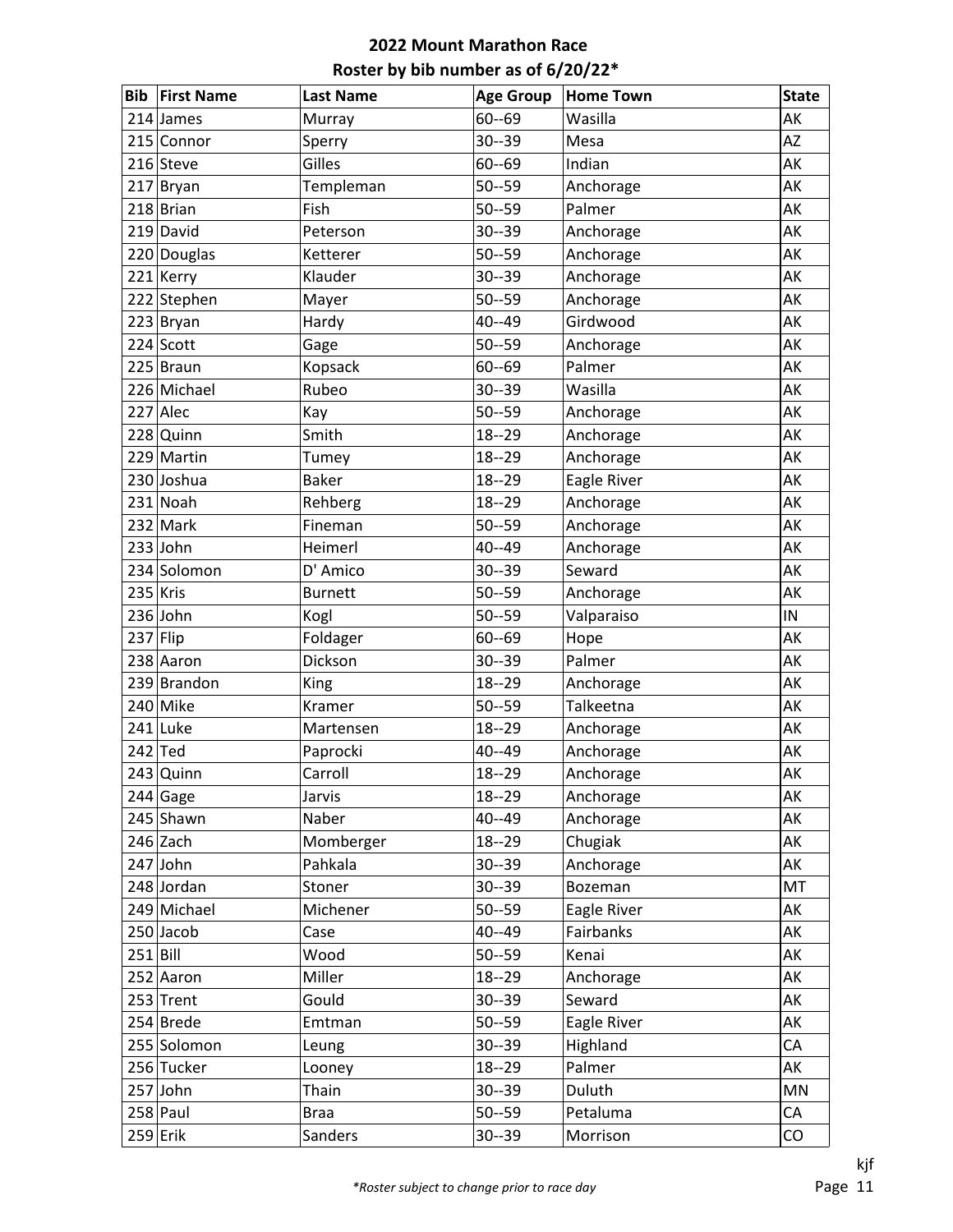| Bib        | <b>First Name</b> | <b>Last Name</b> | <b>Age Group</b> | <b>Home Town</b>          | <b>State</b> |
|------------|-------------------|------------------|------------------|---------------------------|--------------|
|            | $260$ Jacob       | Kelly            | 40--49           | Anchorage                 | AK           |
|            | 261 Travis        | Jewell           | $40 - 49$        | Cairo                     | <b>NE</b>    |
| $262$ Jeff |                   | Pace             | $50 - 59$        | Cupertino                 | CA           |
|            | $263$ Luca        | Roncoroni        | 40--49           | DROEBAK, Norway           | none         |
|            | 264 Chris         | Ruggles          | $30 - 39$        | Eagle River               | AK           |
|            | $265$ Joey        | Klecka           | $30 - 39$        | Eagle River               | AK           |
|            | 266 Cameron       | Reitmeier        | $40 - 49$        | Anchorage                 | AK           |
|            | 267 Dylan         | <b>Beck</b>      | $30 - 39$        | seward                    | AK           |
|            | 268 Michael       | <b>Tranel</b>    | $60 - 69$        | Yellowstone National Park | <b>WY</b>    |
|            | $269$ Todd        | <b>Bethard</b>   | $40 - 49$        | <b>ANCHORAGE</b>          | AK           |
|            | $270$ Jacob       | Parker           | $30 - 39$        | <b>CHEYENNE</b>           | <b>WY</b>    |
|            | $271$ Dan         | Linkhart         | $40 - 49$        | Seward                    | AK           |
|            | 272 Joseph        | Hawkins          | $50 - 59$        | Palmer                    | AK           |
| $273$ Jim  |                   | Renkert          | $60 - 69$        | Anchorage                 | AK           |
|            | 274 Thomas        | Nenahlo          | $30 - 39$        | Anchorage                 | AK           |
|            | 275 Samuel        | Koster           | $18 - 29$        | Seward                    | AK           |
|            | 276 Jason         | <b>Buckbee</b>   | $40 - 49$        | Soldotna                  | AK           |
|            | 277 Neil          | Lamothe          | $60 - 69$        | Anchorage                 | AK           |
|            | 278 Benjamin      | Uffenbeck        | $40 - 49$        | Anchorage                 | AK           |
|            | 279 Keith         | Weinhold         | $40 - 49$        | Anchorage                 | AK           |
|            | $280$ Ryan        | Lewis            | $30 - 39$        | Hayden                    | ID           |
|            | 281 Jonathan      | Harvey           | $30 - 39$        | Anchorage                 | AK           |
|            | 282 Edwin         | Shutt            | 40--49           | Anchorage                 | AK           |
|            | 283 Shilan        | Wooten           | $30 - 39$        | Eagle River               | AK           |
|            | 284 Connor        | Curley           | $30 - 39$        | Soda Springs              | CA           |
|            | 285 Tucker        | Lien             | $18 - 29$        | Eagle River               | AK           |
|            | 286 Joseph        | Tumidalsky       | $30 - 39$        | Glennallen                | AK           |
|            | 287 William       | Michener         | $18 - 29$        | Eagle River               | AK           |
|            | 288 Joseph        | Walling          | $18 - 29$        | Palmer                    | AK           |
|            | $289$ Joel        | Zeigler          | $18 - 29$        | Mechanicsburg             | PA           |
|            | 290 Gerard        | Greenway         | $60 - 69$        | Kodiak                    | AK           |
|            | $291$ Brian       | Gross            | $50 - 59$        | Anchorage                 | AK           |
|            | $292$ Scott       | <b>Babos</b>     | $50 - 59$        | Manchester                | <b>WA</b>    |
|            | 293 Michael       | Johnson          | $50 - 59$        | Salt Lake City            | UT           |
|            | 294 Justin        | Jay              | $30 - 39$        | Eagle River               | AK           |
|            | 295 Keith         | Cook             | $50 - 59$        | Eagle River               | AK           |
|            | 296 Luke          | Cronick          | $30 - 39$        | Sammamish                 | WA           |
|            | 297 Mike          | Beiergrohslein   | $40 - 49$        | Eagle River               | AK           |
|            | $298$ Cory        | Jones            | $40 - 49$        | Wasilla                   | AK           |
|            | 299 Trent         | Foldager         | $30 - 39$        | anchorage                 | AK           |
|            | 300 David M       | Lorring          | $30 - 39$        | Soldotna                  | AK           |
|            | 301 Steve         | Buchanan         | $60 - 69$        | Kingman                   | AZ           |
|            | 302 Marten        | Martensen        | $50 - 59$        | Anchorage                 | AK           |
|            | 303 Joshua        | Thomas           | $40 - 49$        | Seward                    | AK           |
|            | 304 Andrew        | Dougherty        | $30 - 39$        | Salt Lake City            | UT           |
|            | 305 Clinton       | Playle           | $60 - 69$        | Wasilla                   | AK           |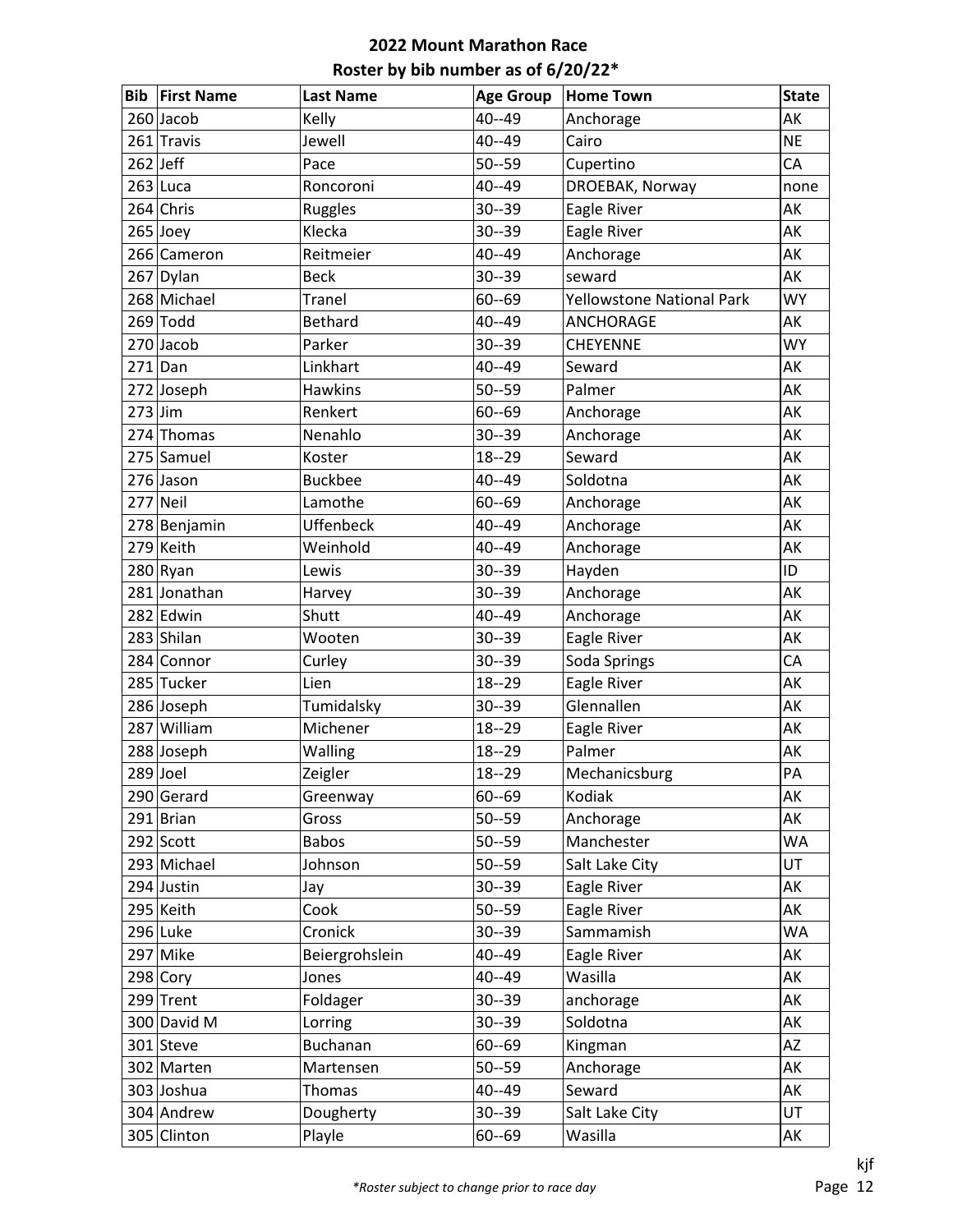| <b>Bib</b> | <b>First Name</b>  | <b>Last Name</b> | <b>Age Group</b> | <b>Home Town</b> | <b>State</b>           |
|------------|--------------------|------------------|------------------|------------------|------------------------|
|            | 306 Sam            | Satathite        | 40--49           | Soldotna         | AK                     |
|            | $307$ Jace         | Makamson         | $18 - 29$        | Wasilla          | AK                     |
|            | 308 David          | Rebischke        | $70 - 79$        | Anchorage        | AK                     |
|            | 309 David          | Aquino           | $70 - 79$        | Anchorage        | AK                     |
|            | 310 Jared          | Wallace          | $30 - 39$        | Seward           | AK                     |
|            | $311$ Karl         | Mechtenberg      | 40--49           | Seward           | AK                     |
|            | $312$ Todd         | Brownson         | $40 - 49$        | Anchorage        | AK                     |
| $313$ Bill |                    | Spencer          | $60 - 69$        | Anchorage        | AK                     |
|            | $314$ Kurt         | Blumberg         | $70 - 79$        | Fairbanks        | AK                     |
|            | 315 Everett        | Billingslea      | $60 - 69$        | Seattle          | <b>WA</b>              |
|            | 316 Darin          | Marin            | $60 - 69$        | Anchorage        | AK                     |
|            | 317 Walter         | Moore            | $30 - 39$        | Kasilof          | AK                     |
|            | 318 Steve          | Carroll          | $60 - 69$        | Anchorage        | AK                     |
|            | 319 DuWayne        | Ruzicka          | $60 - 69$        | Anchorage        | AK                     |
|            | 320 Michael        | Lucas            | $60 - 69$        | Anchorage        | AK                     |
|            | 322 Westley        | Dahlgren         | $40 - 49$        | Anchorage        | AK                     |
|            | 401 Robert         | Simpson          | $30 - 39$        | Newberg          | <b>OR</b>              |
|            | 402 Jason          | Clark            | 40--49           | Chittenango      | <b>NY</b>              |
|            | 403 Donald         | Fanning          | $50 - 59$        | Anchorage        | AK                     |
|            | $404$ Mike         | McLaughlin       | $60 - 69$        | Anchorage        | AK                     |
|            | $405$ Glen         | Anderson         | $50 - 59$        | Seward           | AK                     |
|            | 406 Allen          | Clendaniel       | $40 - 49$        | Anchorage        | AK                     |
|            | 407 Ernest         | Stolen           | $70 - 79$        | Anchorage        | AK                     |
|            | 408 Mark           | Tuovinen         | $50 - 59$        | Anchorage        | AK                     |
|            | $409$ Jamin        | Agosti           | $30 - 39$        | Anchorage        | AK                     |
|            | 410 Steve          | Mckeever         | $60 - 69$        | Anchorage        | AK                     |
|            | 411 Norman Anthony | Adams            | $50 - 59$        | Eagle River      | AK                     |
|            | $412$ Hans         | Hallinen         | $30 - 39$        | Anchorage        | AK                     |
| $413$ Zan  |                    | <b>Butler</b>    | $30 - 39$        | Seattle          | <b>WA</b>              |
|            | 414 Brian          | Hesprich         | $60 - 69$        | De Pere          | WI                     |
|            | 415 Jason          | Moorman          | $50 - 59$        | Anchorage        | AK                     |
|            | $416$ Alex         | Slivka           | $60 - 69$        | Anchorage        | AK                     |
|            | 417 Mark           | Jacobsen         | $60 - 69$        | Anchorage        | AK                     |
|            | $418$ Brian        | Stoecker         | $50 - 59$        | Anchorage        | AK                     |
|            | $419$ Kyle         | Kelley           | 40--49           | Girdwood         | AK                     |
|            | $420$ Fred         | Moore            | 80--89           | Seward           | AK                     |
|            | $421$  Evan        | Steinhauser      | $50 - 59$        | Eagle River      | AK                     |
|            | 422 Jason          | Moore            | $40 - 49$        | Anchorage        | AK                     |
|            | $423$ John         | <b>Browne</b>    | $50 - 59$        | Anchorage        | AK                     |
|            | $424$ Bruce        | Davison          | $70 - 79$        | Anchorage        | AK                     |
|            | 425 Russell        | Storjohann       | $50 - 59$        | Anchorage        | AK                     |
|            | 426 Aaron          | Kusano           | $40 - 49$        | ANCHORAGE        | AK                     |
|            | 427 Andrew         | Daoust           | $60 - 69$        | Anchorage        | AK                     |
|            | 428 Roger          | Kemppel          | 80--89           | Anchorage        | AK                     |
|            | 429 Timothy        | <b>Branson</b>   | $60 - 69$        | La Habra         | CA                     |
|            | 430 Christopher    | Booth            | 40--49           | Edina            | $\mathsf{M}\mathsf{N}$ |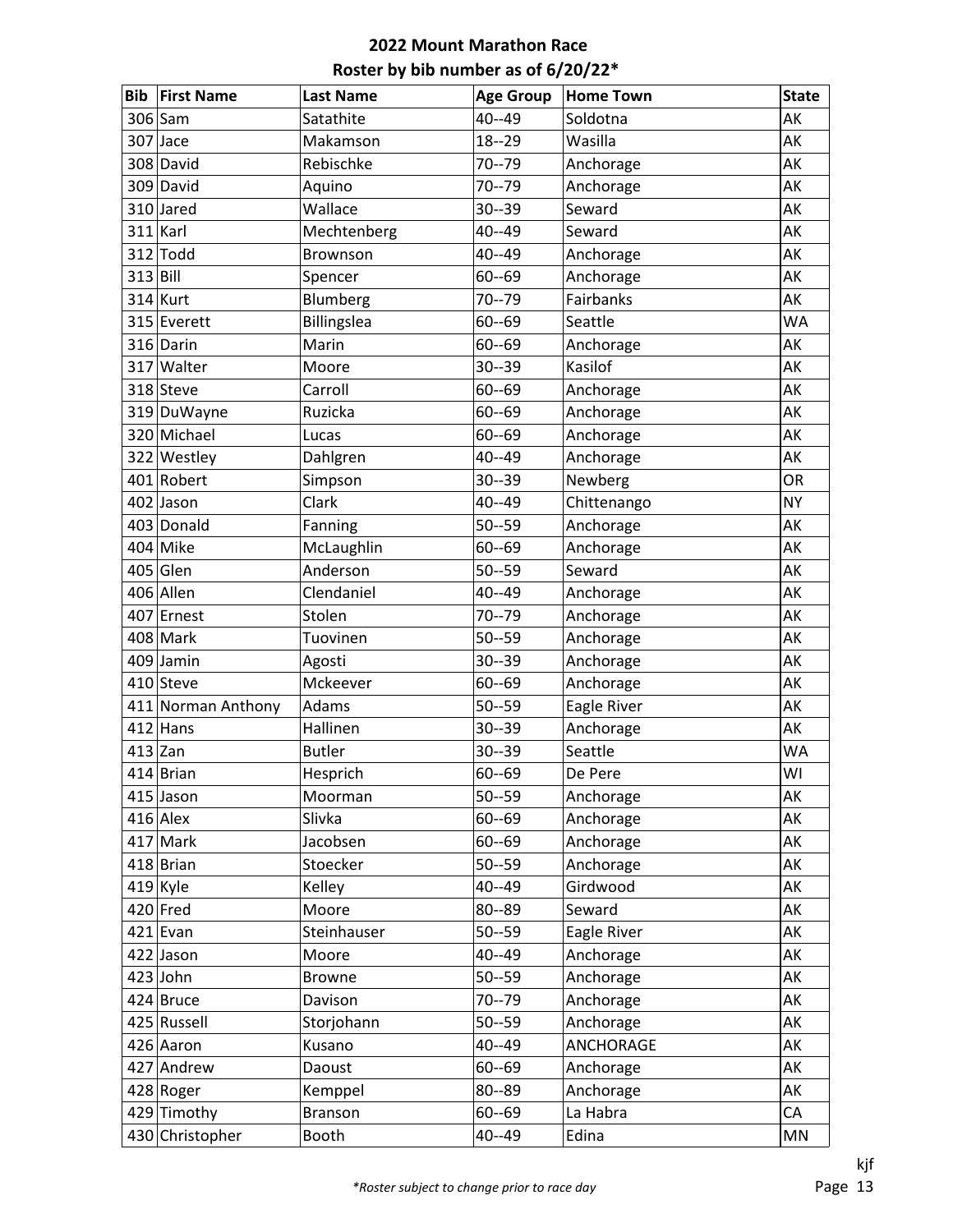| <b>Bib</b> | <b>First Name</b> | <b>Last Name</b> | <b>Age Group</b> | <b>Home Town</b>    | <b>State</b> |
|------------|-------------------|------------------|------------------|---------------------|--------------|
|            | 431 Trent         | <b>Boggs</b>     | $60 - 69$        | Soldotna            | AK           |
|            | 432 Michael       | Craytor          | $30 - 39$        | Seward              | AK           |
|            | $433$ Norm        | Johnson          | $70 - 79$        | Anchorage           | AK           |
|            | 434 Christopher   | Gionet           | $50 - 59$        | Anchorage           | AK           |
|            | 435 Kneeland      | Taylor           | $70 - 79$        | Anchorage           | AK           |
|            | 436 Gregory       | Lincoln          | $50 - 59$        | <b>Bethel</b>       | AK           |
|            | $437$ Paul        | Pedersen         | $60 - 69$        | Soldotna            | AK           |
|            | 438 Steve         | Parrish          | $50 - 59$        | Palmer              | AK           |
|            | $439$ Chad        | Resari           | 80--89           | Anchorage           | AK           |
|            | 440 Corbin        | Stirling         | $30 - 39$        | Seward              | AK           |
|            | 441 Thomas        | Meacham          | $70 - 79$        | Anchorage           | AK           |
| $442$ Jeff |                   | Clowers          | $50 - 59$        | San Jose            | CA           |
|            | 443 Robert        | Forgit           | $60 - 69$        | Anchorage           | AK           |
|            | 444 Todd          | Stull            | 40--49           | Fort Hood           | <b>TX</b>    |
|            | 445 John          | White            | 40--49           | Eagle river         | AK           |
|            | 446 Patrick       | McAnally         | $30 - 39$        | Anchorage           | AK           |
|            | 447 Michael       | Davidson         | $70 - 79$        | <b>Green River</b>  | <b>WY</b>    |
|            | 448 George        | Haugen           | $70 - 79$        | Anchorage           | AK           |
|            | 449 Brian         | Deatherage       | 40--49           | Tucson              | <b>AZ</b>    |
|            | 450 Clarence      | Pautzke          | $70 - 79$        | Anchorage           | AK           |
|            | 451 William       | Thompson         | $70 - 79$        | St Helena           | CA           |
|            | 452 Glenn         | Tinker           | $70 - 79$        | Soldotna            | AK           |
|            | 453 William       | English          | $70 - 79$        | Anchorage           | AK           |
|            | $454$ Cody        | Miller           | $18 - 29$        | <b>Big lake</b>     | AK           |
|            | 455 James         | <b>SORRELS</b>   | $50 - 59$        | Orlando             | FL.          |
|            | 456 Jason         | <b>Bressler</b>  | $30 - 39$        | Anchorage           | AK           |
|            | $457$ Chad        | Arthur           | $50 - 59$        | Soldotna            | AK           |
|            | 458 Jason         | McLennan         | 40--49           | Anchorage           | AK           |
|            | 459 Daniel        | Willman          | 40--49           | Anchorage           | AK           |
|            | 460 Baylin        | Miller           | $18 - 29$        | Anchorage           | АK           |
|            | 461 Mark          | <b>Strbiak</b>   | $50 - 59$        | Seattle             | <b>WA</b>    |
|            | 462 Nathan        | Grilliot         | $30 - 39$        | Wasilla             | AK           |
|            | $463$ Silas       | Firth            | $18 - 29$        | Homer               | AK           |
|            | 464 Michael       | Tunseth          | $30 - 39$        | Kenai               | AK           |
|            | 465 David         | Johnson          | $50 - 59$        | Aurora              | CO           |
|            | 466 Eugene        | Chang            | $50 - 59$        | Anchorage           | AK           |
|            | 467 Brent         | Williams         | $60 - 69$        | Anchorage           | AK           |
|            | 468 Tyler         | Johnson          | $50 - 59$        | Nome                | AK           |
|            | 469 Jesse         | <b>Brady</b>     | $30 - 39$        | Anchorage           | AK           |
|            | 470 William       | Johnson          | $30 - 39$        | ANCHORAGE           | AK           |
|            | $471$ Orion       | Satori           | 40--49           | Soldotna            | AK           |
|            | 472 Tyler         | <b>Beckes</b>    | $30 - 39$        | Anchorage           | AK           |
|            | 473 Timothy       | Garbe            | $50 - 59$        | Eagle River         | AK           |
|            | 474 Chester       | Showalter        | $60 - 69$        | Palmer              | AK           |
|            | $475$ Cody        | Hegarty          | $18 - 29$        | <b>West Chester</b> | PA           |
|            | 476 Matthew       | Cope             | 40--49           | Seward              | AK           |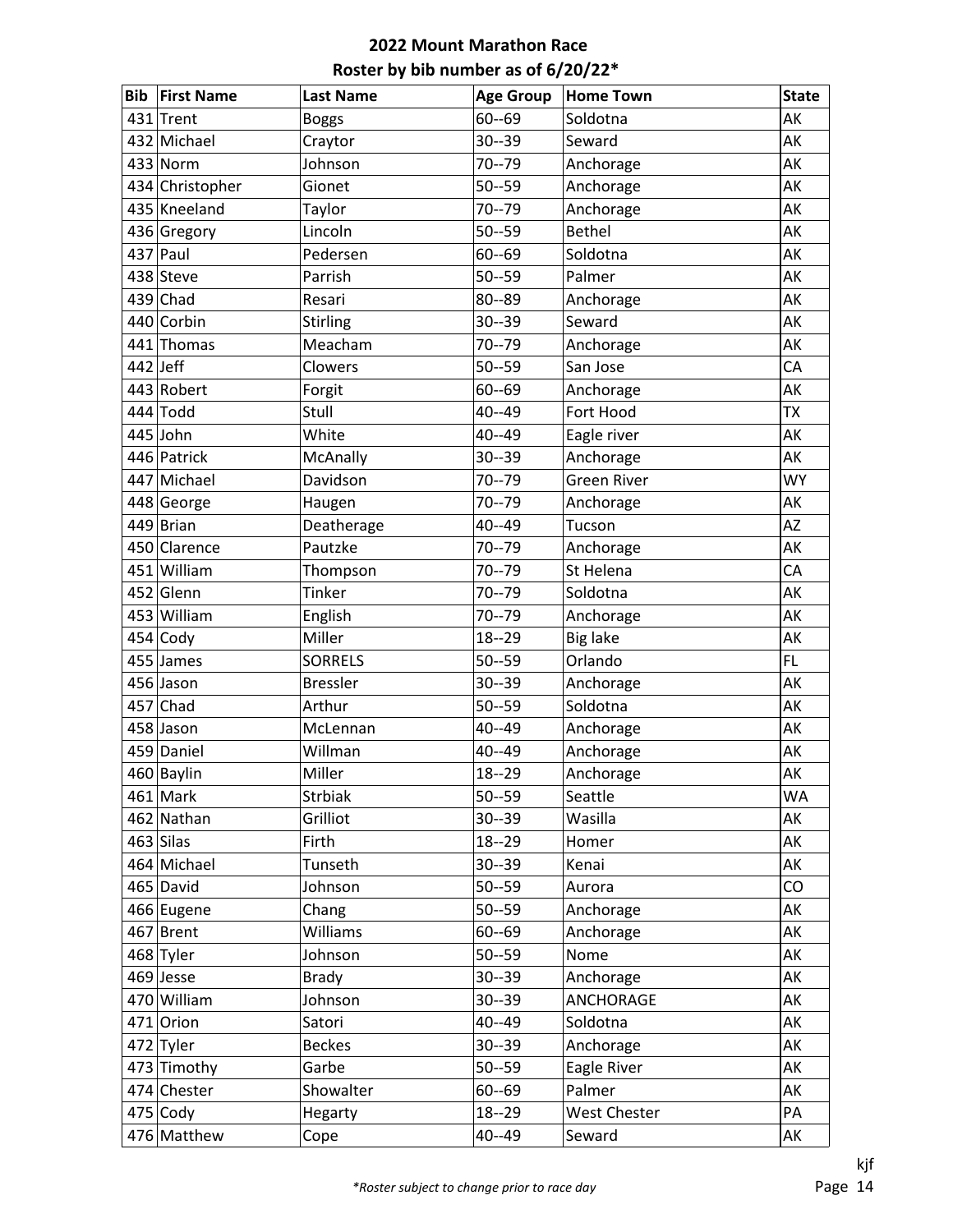| <b>Bib</b> | <b>First Name</b> | <b>Last Name</b> | <b>Age Group</b> | <b>Home Town</b> | <b>State</b> |
|------------|-------------------|------------------|------------------|------------------|--------------|
|            | 477 Benjamin      | Parker           | $30 - 39$        | Wasilla          | AK           |
|            | 478 Robert        | Souders          | $60 - 69$        | Andover          | OH           |
|            | 479 Andrew        | <b>DeRogatis</b> | $18 - 29$        | Sackets Harbor   | <b>NY</b>    |
|            | 480 Kraig         | Mansfield        | 30--39           | Anchorage        | AK           |
|            | 481 Mike          | De Abreu         | $50 - 59$        | Arnprior         | none         |
|            | 482 Patrick       | Hanrahan         | 30--39           | Anchorage        | AK           |
|            | $483$ Sean        | Finney           | $30 - 39$        | North Pole       | AK           |
|            | 484 Ryan          | Anger            | 40--49           | Seward           | AK           |
|            | 485 Thomas        | <b>Bjellos</b>   | $50 - 59$        | <b>BIG LAKE</b>  | MN           |
|            | 486 Michael       | Stephan          | $30 - 39$        | Simi Valley      | CA           |
| 487 Ali    |                   | Albayrak         | $60 - 69$        | <b>STANLEY</b>   | <b>NC</b>    |
|            | 488 Cole          | Schierman        | $18 - 29$        | Palmer           | AK           |
|            | 489 Nico          | Raffo            | 40--49           | Oakland          | CA           |
|            | 490 Robert        | Bernardi         | $18 - 29$        | Seward           | AK           |
|            | 491 Christopher   | Carlon           | 40--49           | Anchorage        | AK           |
|            | $492$ Hugh        | <b>Barnett</b>   | 30--39           | Anchorage        | AK           |
|            | 493 Jordan        | Bancroft         | $30 - 39$        | Anchorage        | AK           |
|            | 494 Brian         | <b>Burns</b>     | 40--49           | Fritz creek      | AK           |
|            | 495 Caleb         | Eppler           | $30 - 39$        | Nevada           | <b>TX</b>    |
|            | 496 Anthony       | Brown            | $18 - 29$        | Greybull         | <b>WY</b>    |
|            | 497 Seth          | Nicholas         | $18 - 29$        | Anchorage        | AK           |
|            | 498 Timothy       | Brown            | $30 - 39$        | Greybull         | <b>WY</b>    |
|            | 499 Alejandro     | Pena             | 40--49           | <b>ANCHORAGE</b> | AK           |
|            | 500 Jonny         | Hughes           | 40--49           | Anchorage        | AK           |
|            | 501 Jordan        | Cole             | 30--39           | <b>Big Lake</b>  | AK           |
|            | $502$ Mark        | Kennedy          | $18 - 29$        | Geneva           | IL           |
|            | 503 Dan           | McIntosh         | $30 - 39$        | Sterling         | AK           |
|            | 504 Steven        | Pavek            | 30--39           | Anchorage        | AK           |
|            | $505$ Tim         | Dion             | $18 - 29$        | Albuquerque      | <b>NM</b>    |
|            | 506 Calvin        | Kern             | $18 - 29$        | Anchorage        | AK           |
|            | 507 Jesse         | Peragine         | $30 - 39$        | Golden           | CO           |
|            | 508 Chase         | Armstrong        | 18--29           | Wasilla          | AK           |
|            | 509 Daniel        | Crouse           | 40--49           | Milwaukee        | WI           |
|            | $510$ Shon        | Robinson         | 40--49           | Kimberly         | ID           |
|            | $511$ Jason       | Richardson       | 40--49           | Norfolk          | VA           |
|            | $512$ Lance       | Allen            | $50 - 59$        | Kanab            | UT           |
|            | 513 Timothy       | <b>Bowler</b>    | 70--79           | Santa Barbara    | CA           |
|            | $514$ Dirk        | <b>Brodish</b>   | $60 - 69$        | Anchorage        | AK           |
|            | $515$ Paul        | Gionet           | $60 - 69$        | Anchorage        | AK           |
|            | 516 Peter         | <b>Hopkins</b>   | $60 - 69$        | Anchorage        | АK           |
|            | 517 Kalvin        | Young            | $50 - 59$        | Anchorage        | AK           |
|            | 518 Christopher   | Peterson         | 30--39           | Windsor          | CO           |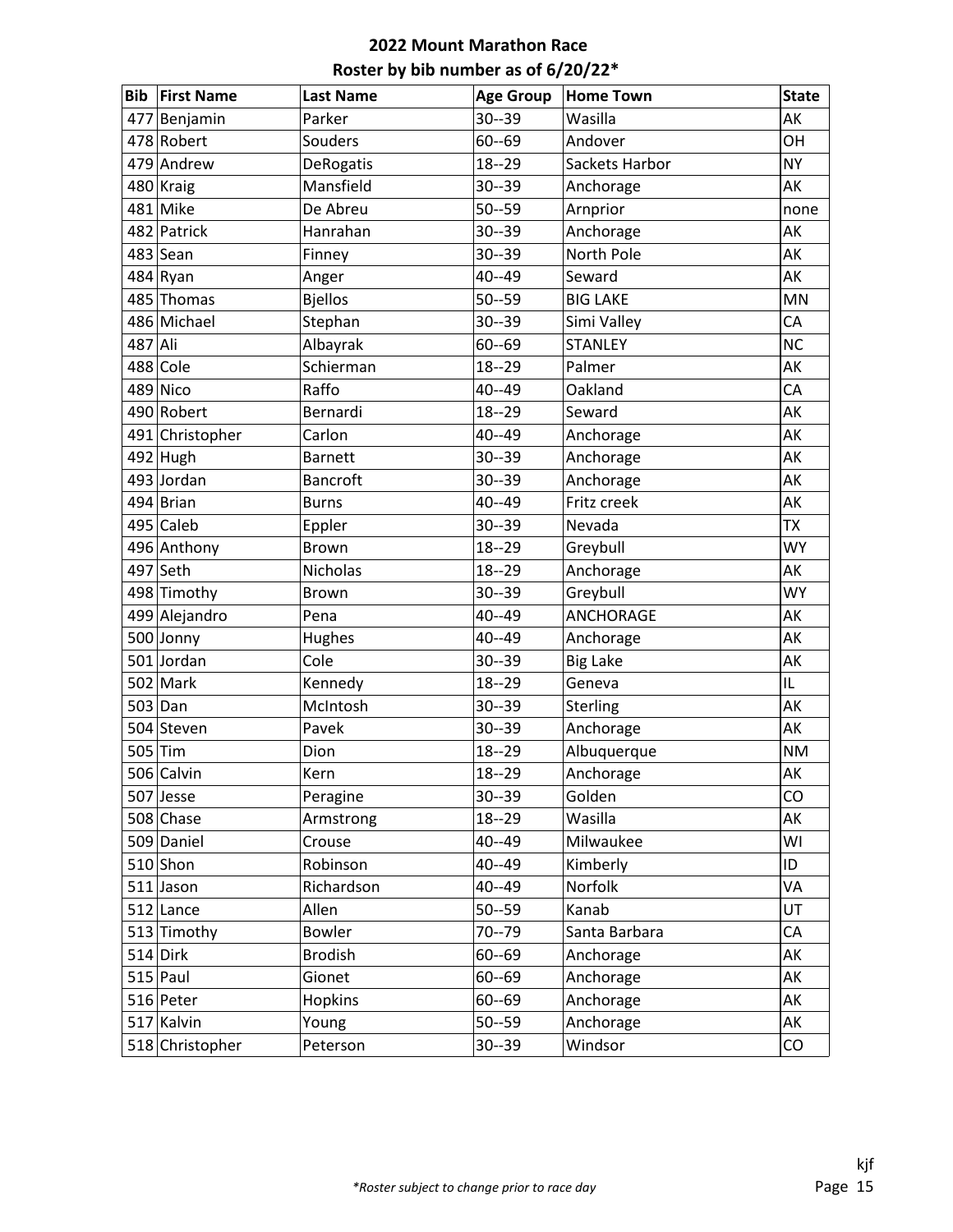|   | <b>Bib First Name</b> | <b>Last Name</b> | <b>Age Group</b> | <b>Home Town</b>        | <b>State</b> |  |  |
|---|-----------------------|------------------|------------------|-------------------------|--------------|--|--|
|   | <b>Women's Race</b>   |                  |                  |                         |              |  |  |
|   | $1$  Hannah           | Lafleur          | $30 - 39$        | Seward                  | AK           |  |  |
|   | 2 Ruby                | Lindquist        | $18 - 29$        | Moose Pass              | AK           |  |  |
|   | 3 Christy             | Marvin           | 40--49           | Palmer                  | AK           |  |  |
| 4 | Rose                  | Frankowski       | $30 - 39$        | Anchorage               | AK           |  |  |
| 5 | Klaire                | Rhodes           | $18 - 29$        | Anchorage               | AK           |  |  |
|   | 6 Najeeby             | Quinn            | 40--49           | Anchorage               | AK           |  |  |
| 7 | Novie                 | McCabe           | $18 - 29$        | Winthrop                | <b>WA</b>    |  |  |
|   | 9 Kendall             | Kramer           | $18 - 29$        | Fairbanks               | AK           |  |  |
|   | 10 Olivia             | Amber            | $18 - 29$        | San Francisco           | CA           |  |  |
|   | 11 Allie              | McLaughlin       | $30 - 39$        | <b>Colorado Springs</b> | CO           |  |  |
|   | 12 Denali             | Strabel          | $30 - 39$        | Palmer                  | AK           |  |  |
|   | $13$ Abby             | Jahn             | $18 - 29$        | Juneau                  | AK           |  |  |
|   | 14 Nowelle            | Spencer          | $18 - 29$        | Anchorage               | AK           |  |  |
|   | $15$ Holly            | <b>Brooks</b>    | $40 - 49$        | Anchorage               | AK           |  |  |
|   | $16$ Lisa             | Anglen           | $40 - 49$        | Anchorage               | AK           |  |  |
|   | 17 Hannah             | Lies             | $18 - 29$        | Anchorage               | AK           |  |  |
|   | 18 April              | McAnly           | 40--49           | Eagle River             | AK           |  |  |
|   | 19 Rya                | Berrigan         | $18 - 29$        | Palmer                  | AK           |  |  |
|   | 20 Rachel             | Dow              | 40--49           | Seward                  | AK           |  |  |
|   | 21 Sophie             | Wright           | $18 - 29$        | Bellingham              | <b>WA</b>    |  |  |
|   | 22 Jennifer           | Sandvik          | $50 - 59$        | Eagle River             | AK           |  |  |
|   | 23 Aubrey             | LeClair          | $18 - 29$        | Anchorage               | AK           |  |  |
|   | 24 Elizabeth          | Ruimveld         | $18 - 29$        | Wasilla                 | AK           |  |  |
|   | 25 Megan              | Neale            | $18 - 29$        | Anchorage               | AK           |  |  |
|   | 26 Kinsey             | Loan             | $18 - 29$        | Eagle River             | AK           |  |  |
|   | 27 Annie              | Connelly         | $18 - 29$        | Eagle River             | AK           |  |  |
|   | 28 Quincy             | Donley           | $18 - 29$        | Anchorage               | AK           |  |  |
|   | $29$ Sarah            | Thomas           | 40--49           | Eagle River             | AK           |  |  |
|   | 30 Lauren             | Spinelli         | $40 - 49$        | Anchorage               | AK           |  |  |
|   | 31 Julianne           | Dickerson        | $30 - 39$        | Anchorage               | AK           |  |  |
|   | 32 Clare              | Cook             | $18 - 29$        | Eagle River             | AK           |  |  |
|   | 33 Mira               | Lammers          | $18 - 29$        | Broomfield              | CO           |  |  |
|   | 34 Kristen            | Sieminski        | 40--49           | Seward                  | AK           |  |  |
|   | 35 Allison            | Barnwell         | $30 - 39$        | Seward                  | AK           |  |  |
|   | 36 Adrianna           | Proffitt         | $18 - 29$        | Chugiak                 | AK           |  |  |
|   | 37 Rachel             | Russell          | $18 - 29$        | Eagle River             | AK           |  |  |
|   | 38 Katie              | Sela             | $30 - 39$        | Seward                  | AK           |  |  |
|   | 39 Sabrina            | Farmer           | $18 - 29$        | Anchorage               | AK           |  |  |
|   | 40 Cara               | Wallschlaeger    | $30 - 39$        | Seward                  | AK           |  |  |
|   | 41 Lucy               | Young            | $18 - 29$        | Anchorage               | AK           |  |  |
|   | 42 Jocelyn            | Kopsack          | $18 - 29$        | Palmer                  | AK           |  |  |
|   | $43$ Aila             | Berrigan         | $18 - 29$        | Palmer                  | AK           |  |  |
|   | 44 Cecelia            | Nocas            | $30 - 39$        | Anchorage               | AK           |  |  |
|   | $45$ Amy              | Harper           | 40--49           | Arroyo Grande           | CA           |  |  |
|   | 46 Claire             | Nelson           | $18 - 29$        | Eagle River             | AK           |  |  |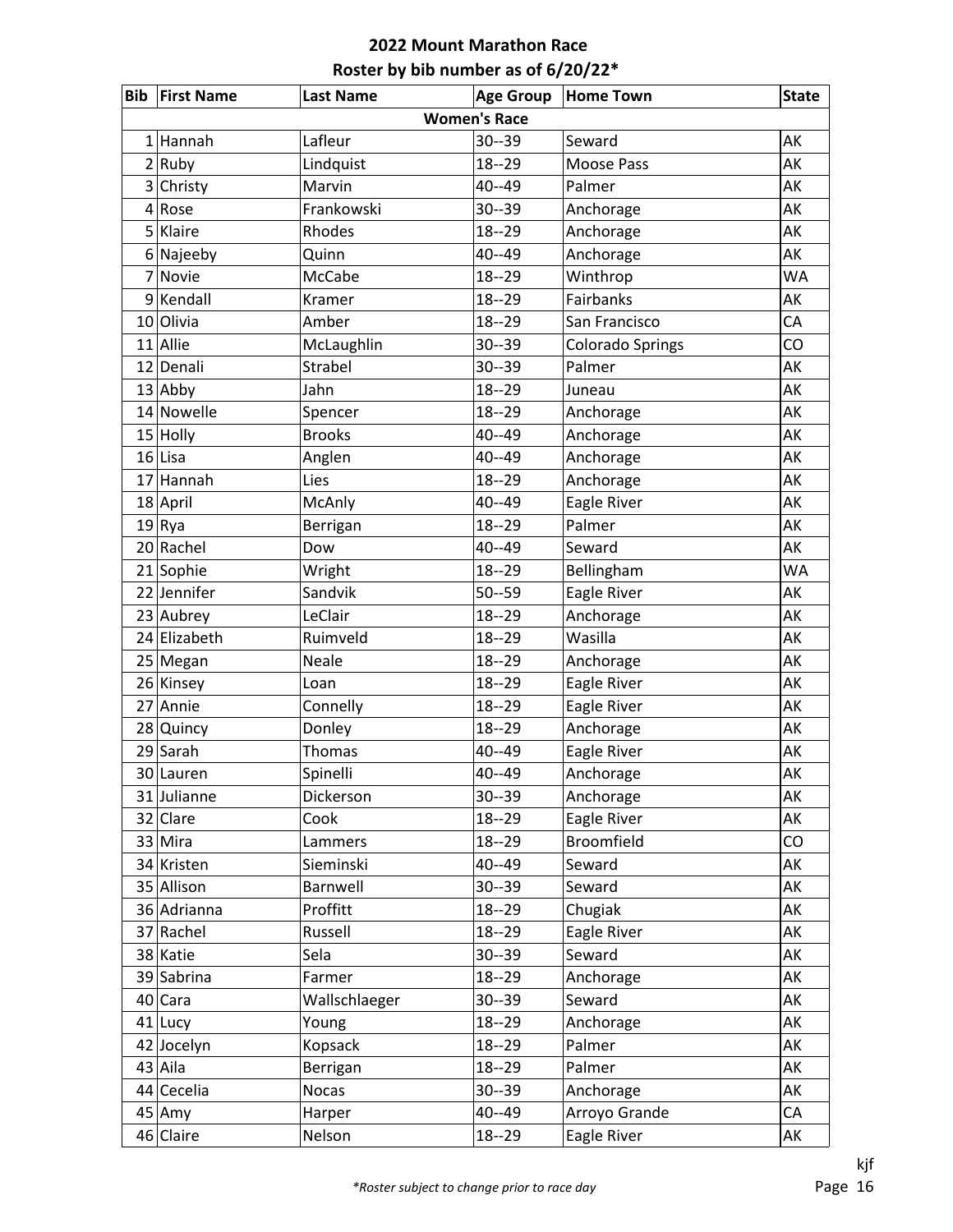| <b>Bib</b> | <b>First Name</b> | <b>Last Name</b> | <b>Age Group</b> | <b>Home Town</b> | <b>State</b> |
|------------|-------------------|------------------|------------------|------------------|--------------|
|            | 47 Alyse          | Loran            | $30 - 39$        | Anchorage        | AK           |
|            | 48 Kimberly       | Riggs            | 40--49           | Anchorage        | AK           |
|            | 49 Emily          | Walsh            | $18 - 29$        | Eagle River      | AK           |
|            | 50 Katey          | Houser           | $18 - 29$        | Palmer           | AK           |
| 51         | Jenna             | DiFolco          | $18 - 29$        | Fairbanks        | AK           |
|            | 52 Amanda         | Hegna            | 40--49           | Eagle River      | AK           |
|            | 53 Alejandra      | Legate           | $18 - 29$        | Anchorage        | AK           |
|            | 54 Sarah          | Freistone        | $18 - 29$        | Anchorage        | AK           |
|            | 55 Justine        | Reese            | $30 - 39$        | Wasilla          | AK           |
|            | 56 Mackenzie      | Barnwell         | $18 - 29$        | Seward           | AK           |
|            | 57 Teresa         | Comer            | 40--49           | Eagle River      | AK           |
|            | 58 Shannon        | Fraser           | $30 - 39$        | Anchorage        | AK           |
|            | 59 Milissa        | Lewis            | $30 - 39$        | Seward           | AK           |
|            | 60 Leah           | Besh             | $30 - 39$        | Anchorage        | AK           |
|            | $61$ Sarah        | Cosgrave         | $18 - 29$        | Anchorage        | AK           |
|            | 62 Maria          | Cvancara         | $18 - 29$        | Anchorage        | AK           |
|            | $63$   Isabel     | Barnwell         | $18 - 29$        | Seward           | AK           |
|            | 64 Tori           | Hickel           | $18 - 29$        | Anchorage        | AK           |
|            | 65 Tekla          | Seavey           | $30 - 39$        | Seward           | AK           |
|            | 66 Cassandra      | Delgado          | $30 - 39$        | Seward           | AK           |
| 67         | <b>Ivy</b>        | Eski             | $18 - 29$        | Anchorage        | AK           |
|            | 68 Kaylee         | Wilcox           | $18 - 29$        | Anchorage        | AK           |
|            | 69 Sheryl         | Loan             | $60 - 69$        | Eagle River      | AK           |
|            | 70 Teresa         | Russell          | $50 - 59$        | Eagle River      | AK           |
| 71         | Amber             | McDonough        | 40--49           | Anchorage        | AK           |
|            | 72 Tatjana        | Spaic            | $18 - 29$        | Palmer           | AK           |
|            | 73 Elizabeth      | Sasseman         | $30 - 39$        | Morrison         | CO           |
|            | 74 Laura          | Tuttle           | $30 - 39$        | Anchorage        | AK           |
|            | 75 Kay            | Sind             | $30 - 39$        | Anchorage        | AK           |
|            | 76 Amy            | De Schweinitz    | 40--49           | Anchorage        | АK           |
|            | 77 Marcelle       | Roemmich         | $30 - 39$        | Seward           | AK           |
|            | 78 Grace          | Fritzel          | $18 - 29$        | Anchorage        | AK           |
|            | 79 Stephanie      | Wright           | $30 - 39$        | Seward           | AK           |
|            | 80 Meg            | Inokuma          | 40--49           | Palmer           | AK           |
|            | 81 Kelly Ann      | Cavaretta        | $30 - 39$        | Seward           | AK           |
|            | 82 Trish          | Kopp             | $50 - 59$        | Anchorage        | AK           |
|            | 83 Shannon        | Donley           | $50 - 59$        | Anchorage        | AK           |
|            | 84 Hannah         | Beutler          | $18 - 29$        | Seward           | AK           |
|            | 85 Erica          | Shafer           | 40--49           | anchorage        | AK           |
|            | 86 Marion         | Woods            | $18 - 29$        | Anchorage        | AK           |
|            | 87 Gyongyver      | Schilling        | 40--49           | Hope             | AK           |
|            | 88 Hallidie       | Phillips         | $30 - 39$        | Anchorage        | AK           |
|            | 89 Teal           | Hall             | $30 - 39$        | Moose Pass       | AK           |
|            | 90 Hannah         | Ingrim           | $18 - 29$        | Girdwood         | AK           |
|            | $91$ Amy          | Dreger           | $30 - 39$        | Boulder          | CO           |
|            | 92 Jessica        | Pooler           | $30 - 39$        | Duluth           | MN           |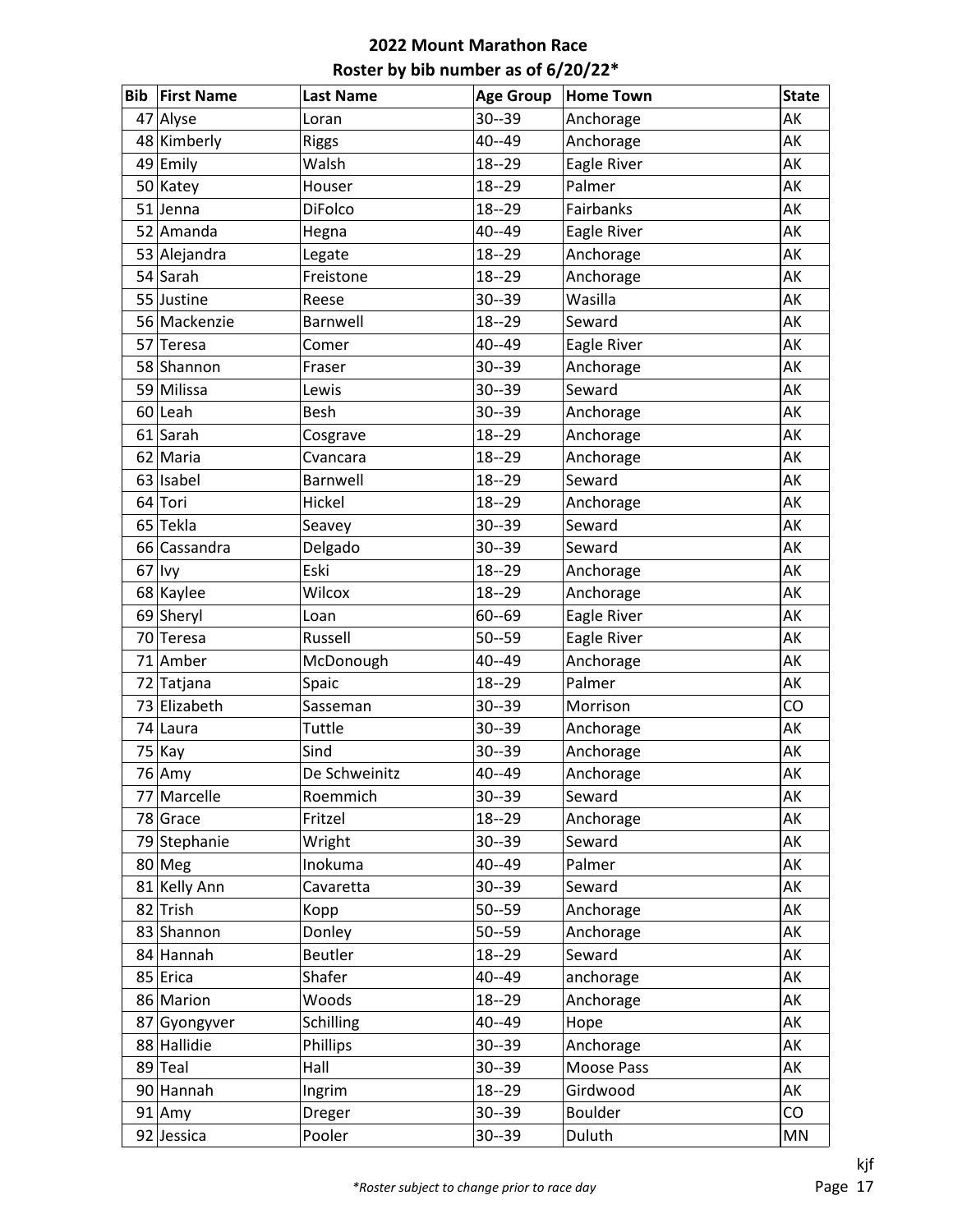| <b>Bib</b> | <b>First Name</b> | <b>Last Name</b> | <b>Age Group</b> | <b>Home Town</b> | <b>State</b> |
|------------|-------------------|------------------|------------------|------------------|--------------|
|            | 93 Karina         | Packer           | $18 - 29$        | Anchorage        | AK           |
|            | 94 Shelby         | Sieminski        | $18 - 29$        | Seward           | AK           |
|            | 95 Kaeli          | Stangl           | $30 - 39$        | Eagle River      | AK           |
|            | 96 Jessica        | Pahkala          | $18 - 29$        | Anchorage        | AK           |
|            | 97 Kristi         | Adams            | $50 - 59$        | Wasilla          | AK           |
|            | 98 Jordan         | Strausbaugh      | $18 - 29$        | Soldotna         | AK           |
|            | 99 Annika         | Nilsson          | $18 - 29$        | Seward           | AK           |
|            | $100$ Zoe         | Chang            | $18 - 29$        | Anchorage        | AK           |
|            | $101$ Tracy       | Houser           | $50 - 59$        | Palmer           | AK           |
|            | 102 Danielle      | Varney           | $30 - 39$        | Anchorage        | AK           |
|            | 103 Sarah         | Glaser           | $30 - 39$        | Seward           | AK           |
|            | 104 Heidi         | Booher           | $18 - 29$        | Chugiak          | AK           |
|            | 105 Kylie         | Judd             | $18 - 29$        | Anchorage        | AK           |
|            | 106 Tasha         | Folsom           | $30 - 39$        | Sitka            | AK           |
|            | 107 Sarah         | Haubert          | $30 - 39$        | Ouray            | CO           |
|            | 108 Tiffanie      | <b>Bird</b>      | $40 - 49$        | Anchorage        | AK           |
|            | $109$ Sofija      | Spaic            | $18 - 29$        | Palmer           | AK           |
|            | 110 Kathleen      | Sorensen         | $30 - 39$        | Seward           | AK           |
|            | $111$ Jordin      | Thompson         | $30 - 39$        | Anchorage        | AK           |
|            | 201 Christine     | Youngblood       | $30 - 39$        | Anchorage        | AK           |
|            | 202 Rebekah       | Stoner           | $30 - 39$        | Bozeman          | MT           |
|            | 203 Elizabeth     | Hooper           | $50 - 59$        | Anchorage        | AK           |
|            | $204$ Ava         | Harren           | $18 - 29$        | <b>Boise</b>     | ID           |
|            | 205 Binget        | Nilsson          | $50 - 59$        | Seward           | AK           |
|            | 206 Megan         | Olson            | $50 - 59$        | Anchorage        | AK           |
|            | 207 Courtney      | Lyons            | $30 - 39$        | Anchorage        | AK           |
|            | 208 Stacy         | Schaffer         | $40 - 49$        | Seward           | AK           |
|            | 209 Marcie        | Lovgren          | $40 - 49$        | Bozeman          | MT           |
|            | 210 Sondra        | Stonecipher      | $30 - 39$        | Soldotna         | AK           |
|            | $211$ Amie        | Wu               | $40 - 49$        | Anchorage        | AK           |
|            | 212 Denielle      | <b>Beilfuss</b>  | $40 - 49$        | West Bend        | WI           |
|            | 213 Leslie        | Varys            | 40--49           | Wasilla          | AK           |
|            | $214$  Ingrid     | Reese            | $40 - 49$        | Anchorage        | AK           |
| $215$  lvy |                   | Bowler           | $30 - 39$        | Anchorage        | AK           |
|            | 216 Kristine      | Percival         | 40--49           | Anchorage        | AK           |
|            | 217 Patricia      | Foldager         | $60 - 69$        | Hope             | AK           |
|            | 218 Heidi         | Conway           | $50 - 59$        | Anchorage        | AK           |
|            | 219 Sarah         | Nicholas         | $18 - 29$        | Anchorage        | AK           |
|            | 220 Samantha      | Allen            | $18 - 29$        | Seward           | AK           |
|            | 221 Megan         | Volk             | $30 - 39$        | Portland         | <b>OR</b>    |
|            | 222 Karen         | Looney           | $50 - 59$        | Palmer           | AK           |
|            | 223 Shannon       | Davis            | $30 - 39$        | Eagle River      | AK           |
|            | 224 Cynthia       | Martensen        | $50 - 59$        | Anchorage        | AK           |
|            | 225 Jennifer      | Smith            | $40 - 49$        | Anchorage        | AK           |
|            | 226 Shani         | Rinner           | $40 - 49$        | Anchorage        | AK           |
|            | 227 Alina         | Rubeo            | $40 - 49$        | Wasilla          | AK           |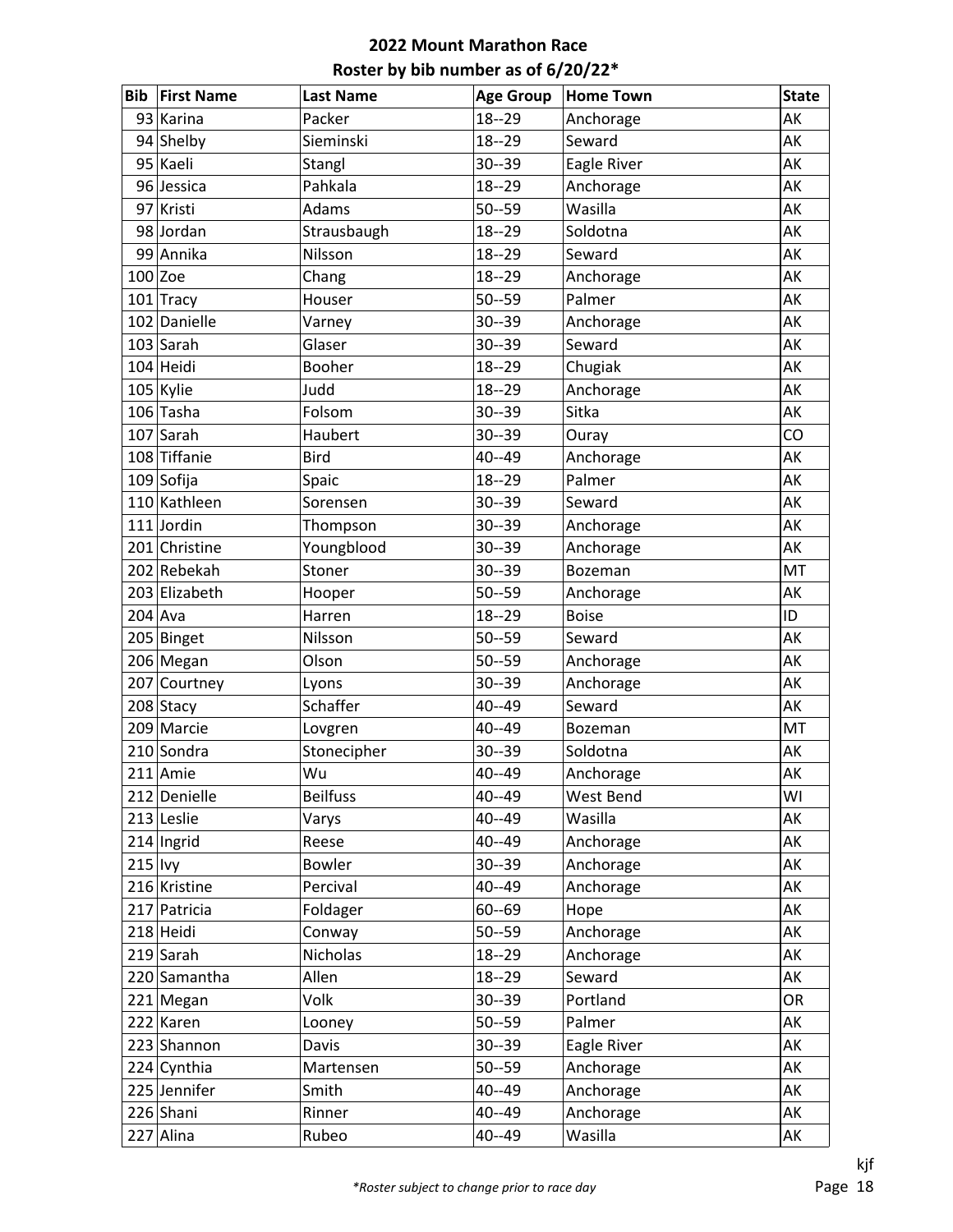| <b>Bib</b> | <b>First Name</b> | <b>Last Name</b>     | <b>Age Group</b> | <b>Home Town</b> | <b>State</b> |
|------------|-------------------|----------------------|------------------|------------------|--------------|
|            | 228 Caitlin       | Gohr                 | $18 - 29$        | Anchorage        | AK           |
|            | $229$ Jenn        | Donovan              | $30 - 39$        | Superior         | MT           |
| $230$ Jill |                   | McLeod               | $50 - 59$        | Anchorage        | AK           |
|            | 231 Kathleen      | Morrison             | 40--49           | Soldotna         | AK           |
|            | 232 Justine       | Pechuzal             | 40--49           | Seward           | AK           |
|            | 233 Brenna        | Berry                | $18 - 29$        | Homer            | AK           |
|            | 234 Timeri        | Noren                | 40--49           | Eagle river      | AK           |
|            | 235 Carole        | Holley               | $40 - 49$        | Anchorage        | AK           |
|            | 236 Dreanna       | Owens                | $18 - 29$        | Eagle River      | AK           |
|            | 237 Abigail       | Robinson             | $18 - 29$        | Kimberly         | ID           |
|            | 238 Maranatha     | <b>Brueckner</b>     | $18 - 29$        | Seward           | AK           |
|            | $239$ Wren        | Dougherty            | $18 - 29$        | Seward           | AK           |
|            | 240 Piper         | Belmear              | $18 - 29$        | Eagle River      | AK           |
|            | 241 Ainsley       | Rinner               | $18 - 29$        | Anchorage        | AK           |
|            | 242 Lucy          | <b>Hankins</b>       | $18 - 29$        | Seward           | AK           |
| $243$ Ava  |                   | Cook                 | $18 - 29$        | Eagle River      | AK           |
| $244$ Jen  |                   | Yach                 | $30 - 39$        | Anchorage        | AK           |
|            | 245 Amy           | <b>Belmear</b>       | $50 - 59$        | Eagle River      | AK           |
|            | 246 Nicole        | Lawrence             | 40--49           | Seward           | AK           |
|            | 247 Heidi         | Sinclair             | 40--49           | Seward           | AK           |
|            | 248 Danielle      | Harris               | $30 - 39$        | Eagle River      | AK           |
|            | 249 Anna          | Widman               | $30 - 39$        | Kenai            | AK           |
|            | 250 Kelley        | Wiley                | 40--49           | Anchorage        | AK           |
|            | 251 Amrita        | Mcsharry             | $30 - 39$        | Anchorage        | AK           |
|            | 252 Ryann         | Dorris               | $18 - 29$        | Anchorage        | AK           |
|            | $253$ Leah        | Legate               | $50 - 59$        | Anchorage        | AK           |
|            | 254 Jennifer      | Anderson             | $40 - 49$        | Seward           | AK           |
|            | 255 Verena        | Gill                 | $50 - 59$        | Anchorage        | AK           |
|            | 256 Karen         | <b>Carswell Kirk</b> | $50 - 59$        | Eagle River      | AK           |
|            | 257 Kayla         | Rowe-Knotek          | $18 - 29$        | Anchorage        | AK           |
|            | 258 Annie         | Johnson              | $30 - 39$        | Seward           | AK           |
|            | 259 Willow        | Schlenker            | $18 - 29$        | Gakona           | AK           |
|            | $260$ Gina        | Valdes               | $30 - 39$        | Anchorage        | AK           |
|            | 261 Shelby Lee    | Harris               | $30 - 39$        | Salmon           | ID           |
|            | 262 Rachel        | James                | 40--49           | Anchorage        | AK           |
|            | $263$ Kim         | Kersten              | 40--49           | Anchorage        | AK           |
|            | 264 Eliza         | Zugg                 | $18 - 29$        | Palmer           | AK           |
|            | 265 Lori          | Luff                 | 40--49           | Palmer           | AK           |
|            | 266 Alexandra     | Okeson               | $18 - 29$        | Anchorage        | AK           |
|            | 267 Kristen       | Peters               | $18 - 29$        | Eagle River      | AK           |
|            | $268$ Zoe         | Hickel               | $18 - 29$        | Anchorage        | AK           |
|            | 269 Willow        | Hetrick              | $30 - 39$        | Moose Pass       | AK           |
|            | 270 Jenny         | Sheasley             | $18 - 29$        | Anchorage        | AK           |
|            | 271 Bronwen       | Nicholls             | $30 - 39$        | Anchorage        | AK           |
|            | 272 Meret         | Beutler              | $18 - 29$        | Seward           | AK           |
|            | 273 Dani          | <b>Buckley</b>       | $30 - 39$        | Anchorage        | AK           |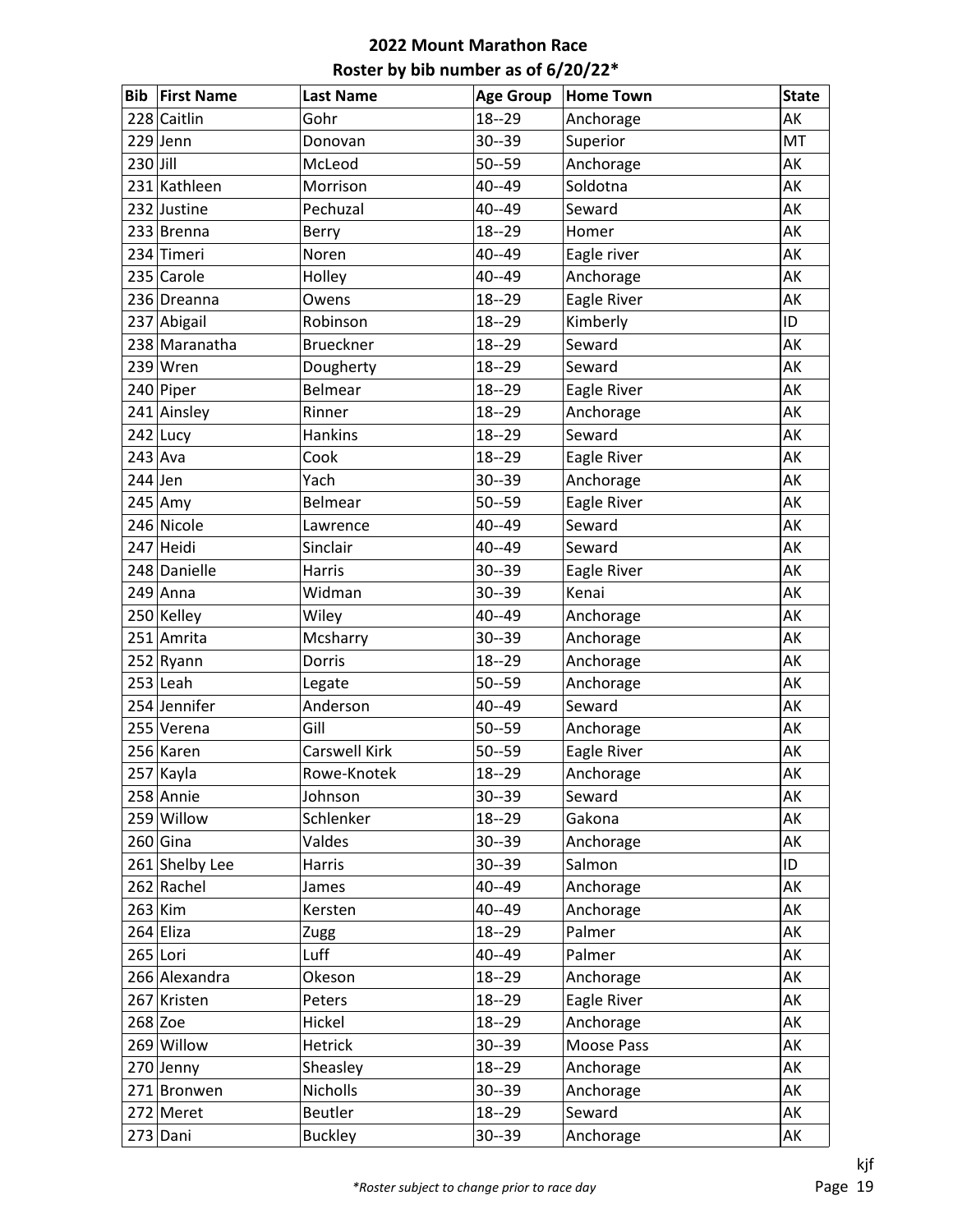| <b>Bib</b> | <b>First Name</b> | <b>Last Name</b>      | <b>Age Group</b> | <b>Home Town</b> | <b>State</b> |
|------------|-------------------|-----------------------|------------------|------------------|--------------|
|            | 274 Michelle      | Dickson               | $50 - 59$        | Anchorage        | AK           |
|            | 275 Andrea        | Kettler               | $30 - 39$        | Anchorage        | AK           |
|            | 276 Angela        | DiBerardino           | $40 - 49$        | Anchorage        | AK           |
|            | 277 Christie      | Haupert               | $40 - 49$        | Anchorage        | AK           |
|            | 278 Kaitlyn       | Kogl                  | $18 - 29$        | Valparaiso       | IN           |
|            | 279 Brittney      | Cornell               | $30 - 39$        | Lakewood         | CO           |
|            | 280 Erika         | Arthur                | $18 - 29$        | Soldotna         | AK           |
|            | 281 Pamela        | Dreyer                | $40 - 49$        | Denver           | CO           |
|            | 282 Taylor        | Thorn                 | $18 - 29$        | Wasilla          | AK           |
|            | 283 Veronica      | <b>Bunch</b>          | $40 - 49$        | Seward           | AK           |
|            | $284$ Ella        | Silverman             | $18 - 29$        | Anchorage        | AK           |
|            | $285$ Jana        | Seaman                | $40 - 49$        | Anchorage        | AK           |
|            | 286 Shannon       | <b>Brockman</b>       | $50 - 59$        | Anchorage        | AK           |
|            | 287 Ellyn         | Brown                 | $60 - 69$        | Anchorage        | AK           |
|            | 288 Madi          | Rollins               | $18 - 29$        | Seward           | AK           |
|            | $289$ Gina        | Robinson              | $50 - 59$        | Anchorage        | AK           |
|            | 290 Jenna         | Frederic              | $30 - 39$        | Anchorage        | AK           |
|            | 291 Katie         | Stewart               | $30 - 39$        | Deming           | <b>WA</b>    |
|            | 292 Margaret      | Cunningham            | $60 - 69$        | Anchorage        | AK           |
|            | 293 Mary Beth     | Koster                | $50 - 59$        | Seward           | AK           |
|            | $294$ Erin        | Hamilton              | $40 - 49$        | Anchorage        | AK           |
|            | 295 Katie         | Peot                  | $30 - 39$        | Missoula         | MT           |
|            | 296 Hana          | Cooney                | $18 - 29$        | Moose Pass       | AK           |
|            | 297 Josephine     | Crawford              | $18 - 29$        | Anchorage        | AK           |
|            | 298 Hannah        | Armbrust              | $18 - 29$        | Anchorage        | AK           |
|            | 299 Kathryn       | Erbes                 | $40 - 49$        | <b>Big Sky</b>   | MT           |
|            | 300 Annika        | Goozen                | $18 - 29$        | Eagle River      | AK           |
|            | $301$ Linda       | Rao                   | $40 - 49$        | <b>Boulder</b>   | CO           |
|            | 302 Clare         | Shea                  | $40 - 49$        | Eagle River      | AK           |
|            | 303 Hailee        | Rahm                  | $40 - 49$        | Palmer           | АK           |
|            | 304 Shannon       | Ryan                  | $30 - 39$        | Seward           | AK           |
|            | 305 Kassandra     | <b>Burke</b>          | $18 - 29$        | Anchorage        | AK           |
|            | 306 Kendal        | Strachan              | $18 - 29$        | Seward           | AK           |
|            | 307 Karen         | Boschenstein          | $50 - 59$        | Anchorage        | AK           |
|            | 308 Michelle      | Richards              | $50 - 59$        | Palmer           | AK           |
|            | 309 Alina         | Rice                  | $40 - 49$        | Palmer           | AK           |
|            | 310 Katie         | Conway                | 40--49           | Anchorage        | AK           |
|            | 311 Viviana       | Mina                  | $30 - 39$        | Eagle River      | AK           |
|            | 312 Olive         | Heatwole              | $18 - 29$        | Anchorage        | AK           |
|            | 313 Suzanne       | Knudsen               | $60 - 69$        | Indian           | AK           |
|            | 314 Ireland       | Hicks                 | $18 - 29$        | Seward           | AK           |
|            | 315 Leslie        | Rawson                | $30 - 39$        | Anchorage        | AK           |
|            | 316 Kelsey        | Roth                  | $18 - 29$        | Palmer           | AK           |
|            | $401$  Lynn       | Spencer               | $60 - 69$        | Anchorage        | AK           |
|            | 402 Laura         | <b>McGinley Kline</b> | $40 - 49$        | Boulder          | CO           |
|            | $403$ Genia       | Van Wormer            | $60 - 69$        | Paducah          | KY           |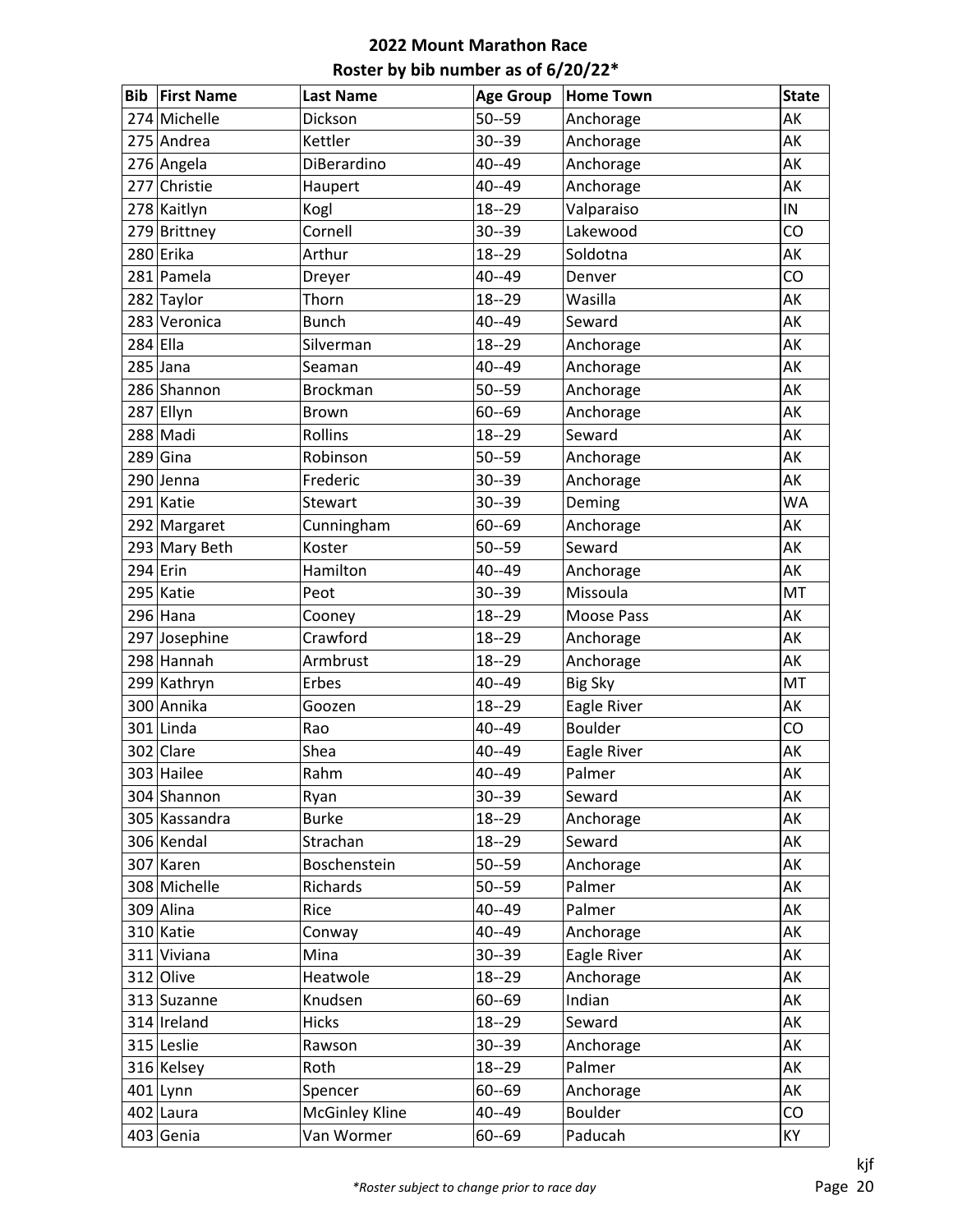| Bib | <b>First Name</b> | <b>Last Name</b> | <b>Age Group</b> | <b>Home Town</b>   | <b>State</b> |
|-----|-------------------|------------------|------------------|--------------------|--------------|
|     | 404 Carolyn       | Boone            | $50 - 59$        | Chugiak            | AK           |
|     | $405$ Kathy       | Jacobsen         | $40 - 49$        | Anchorage          | AK           |
|     | $406$ Joey        | Eski             | $50 - 59$        | Anchorage          | AK           |
|     | $407$ Joey        | Caterinichio     | $50 - 59$        | Anchorage          | AK           |
|     | 408 Wendy         | Bryden           | $50 - 59$        | Moose Pass         | AK           |
|     | $409$ Amy         | Brumbaugh        | $40 - 49$        | Anchorage          | AK           |
|     | $410$ Jean        | Labonte          | $60 - 69$        | Eagle River        | AK           |
|     | $411$ Anna        | Martin           | $30 - 39$        | Clearlake          | <b>WA</b>    |
|     | 412 Amber         | Sheffield        | $50 - 59$        | Wasilla            | AK           |
|     | 413 Leslie        | Dickson          | $50 - 59$        | Anchorage          | AK           |
|     | 414 Nancy         | Osborne          | $70 - 79$        | Bellbrook          | OH           |
|     | 415 Rebecca       | Haviland         | $30 - 39$        | Anchorage          | AK           |
|     | 416 Yereth        | Rosen            | $60 - 69$        | Anchorage          | AK           |
|     | 417 Sheri         | <b>Boggs</b>     | $60 - 69$        | Soldotna           | AK           |
|     | 418 Lanara        | Forgit           | $50 - 59$        | Anchorage          | AK           |
|     | 419 Bonnie        | Moore            | $30 - 39$        | Anchorage          | AK           |
|     | 420 Mari          | Eaton            | $50 - 59$        | Anchorage          | AK           |
|     | 421 Billie Jo     | Kopsack          | $60 - 69$        | Palmer             | AK           |
|     | 422 Heather       | Mahoney          | $40 - 49$        | Wasilla            | AK           |
|     | $423$ Ellie       | Seung            | $50 - 59$        | Rancho Cucamonga   | CA           |
|     | $424$ Zoee        | Beiergrohslein   | $18 - 29$        | Eagle River        | AK           |
|     | 425 Keegan        | Lorring          | $18 - 29$        | Soldotna           | AK           |
|     | 426 Caitlyn       | Walters          | $18 - 29$        | Oakland            | CA           |
|     | 427 Hannah        | Farr             | $18 - 29$        | Chugiak            | AK           |
|     | 428 Sarah         | Warnke           | $18 - 29$        | Eagle River        | AK           |
|     | $429$ Jodi        | Harskamp         | $40 - 49$        | Anchorage          | AK           |
|     | 430 Lindsey       | Gerlach          | $18 - 29$        | Chugiak            | AK           |
|     | 431 Pamela        | Skogstad         | $60 - 69$        | Hope               | AK           |
|     | 432 Sidney        | Billingslea      | $60 - 69$        | Anchorage          | AK           |
|     | 433 Alesia        | Thon             | $50 - 59$        | Anchorage          | AK           |
|     | $434$ Holly       | Holman           | $50 - 59$        | Palmer             | AK           |
|     | 435 Hannah        | Gross            | $18 - 29$        | Anchorage          | AK           |
|     | 436 Araya         | Fejes            | $18 - 29$        | Seward             | AK           |
|     | 437 Kristine      | <b>Brady</b>     | $30 - 39$        | Westfield          | IN           |
|     | 438 Julianna      | Auld             | $18 - 29$        | Wasilla            | AK           |
|     | 439 Katharina     | Zellmann         | $40 - 49$        | <b>JBER</b>        | AK           |
|     | $440$  Lena       | Palmer           | $40 - 49$        | Anchorage          | AK           |
|     | 441 Melissa       | <b>Baltazar</b>  | $40 - 49$        | Cibolo             | <b>TX</b>    |
|     | 442 Kathryn       | Rose             | $40 - 49$        | Anchorage          | AK           |
|     | 443 Freya         | Janssen          | $40 - 49$        | Anchorage          | AK           |
|     | 444 Brittany      | Newman           | $30 - 39$        | Anchorage          | AK           |
|     | 445 Colleen       | Miller           | $40 - 49$        | Girdwood           | AK           |
|     | 446 Jaden         | Trboyevich       | $18 - 29$        | Anchorage          | AK           |
|     | 447 Cydney        | Brown            | $18 - 29$        | Anchorage          | AK           |
|     | 448 Emily         | Lindsey          | $18 - 29$        | <b>Great Falls</b> | MT           |
|     | 449 Amanda        | Strickland       | $30 - 39$        | Austin             | <b>TX</b>    |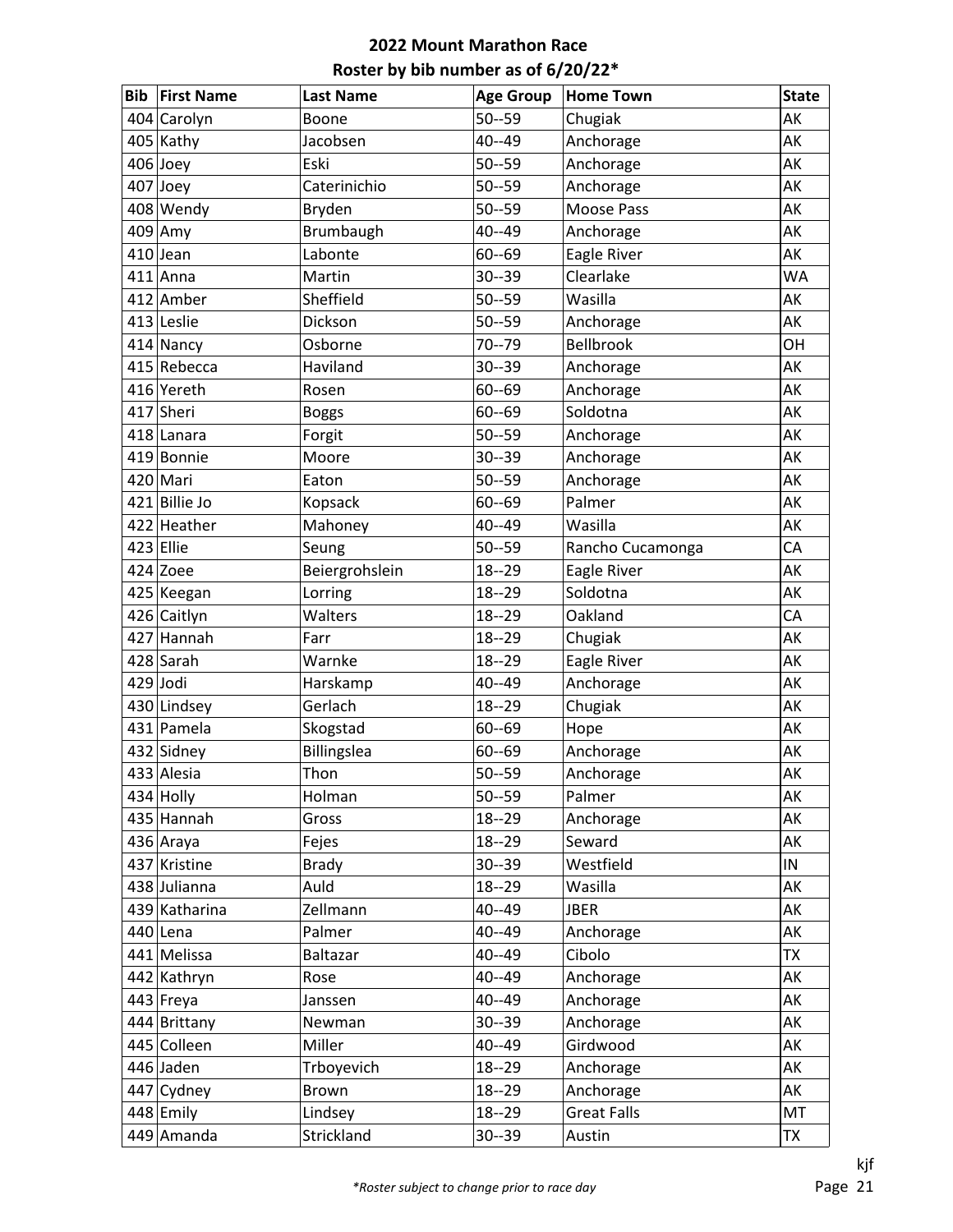| <b>Bib</b> | <b>First Name</b> | <b>Last Name</b> | <b>Age Group</b> | <b>Home Town</b>         | <b>State</b> |
|------------|-------------------|------------------|------------------|--------------------------|--------------|
|            | 450 Alisa         | Owsley           | $30 - 39$        | Federal Way              | <b>WA</b>    |
|            | 451 Abbi          | Boucher          | $18 - 29$        | Wasilla                  | AK           |
|            | 452 Emily         | Sawyer           | $18 - 29$        | Seward                   | AK           |
|            | 453 Melissa       | Castle           | $18 - 29$        | Anchorage                | AK           |
|            | 454 Susanne       | Rieder           | $50 - 59$        | Seward                   | AK           |
|            | 455 Lauren        | Shimp            | 40--49           | Moab                     | UT           |
|            | 456 Naomi         | Daigle           | $30 - 39$        | Homer                    | AK           |
|            | $457$ Amy         | Dunville         | $30 - 39$        | Anchorage                | AK           |
|            | 458 Nikole        | <b>Boggs</b>     | $18 - 29$        | Seattle                  | <b>WA</b>    |
|            | 459 Rachel        | Gordon           | $30 - 39$        | Seward                   | AK           |
| $460$ Jyl  |                   | Glancey          | 40--49           | <b>Boise</b>             | ID           |
|            | 461 Katie         | Chriest          | $30 - 39$        | Anchorage                | AK           |
|            | 462 Kelly         | Mann             | $60 - 69$        | Palmer                   | AK           |
|            | $463$ Carly       | Donlan           | $18 - 29$        | Anchorage                | AK           |
|            | 464 Kathleen      | Christenson      | $50 - 59$        | seward                   | AK           |
|            | 465 Sherri        | Warnke           | $50 - 59$        | Eagle River              | AK           |
|            | 466 Helena        | Wierzbicki       | $30 - 39$        | Wasilla                  | AK           |
|            | 467 Christie      | Wisel            | $30 - 39$        | Seward                   | AK           |
|            | 468 Christine     | Williams         | $50 - 59$        | ANCHORAGE                | AK           |
|            | 469 Sarah         | Lucas            | $18 - 29$        | Anchorage                | AK           |
|            | $470$ Ana         | Reid             | $30 - 39$        | Homer                    | AK           |
|            | 471 Janee         | Moore            | $30 - 39$        | Sterling                 | AK           |
|            | 472 Kristi        | Ellsworth        | $30 - 39$        | <b>Moose Pass</b>        | AK           |
|            | 473 Kosette       | Isakson          | $18 - 29$        | Anchorage                | AK           |
|            | 474 Carly         | Venzke           | $18 - 29$        | Palmer                   | AK           |
|            | 475 Kelsey        | Tranel           | $30 - 39$        | Anchorage                | AK           |
|            | 476 Amber         | Weaver           | 40--49           | Anchorage                | AK           |
|            | 477 Adjoa         | Smalls-Mantey    | $30 - 39$        | New York                 | <b>NY</b>    |
|            | 478 Sarah         | Gray             | $30 - 39$        | Salcha                   | AK           |
|            | $479$ Hope        | Pattengale       | $30 - 39$        | Anchorage                | AK           |
|            | 480 Eline         | Cove             | $30 - 39$        | Anchorage                | AK           |
|            | 481 Jennifer      | Bleicher         | $60 - 69$        | <b>WASILLA</b>           | AK           |
|            | 482 Elyse         | Delaney          | $30 - 39$        | <b>SEATTLE</b>           | WA           |
|            | 483 Shelby        | <b>Bates</b>     | $18 - 29$        | Anchorage                | AK           |
|            | 484 Mallory       | Karp             | $18 - 29$        | Anchorage                | AK           |
|            | $485$ Cara        | Jacobson         | $50 - 59$        | Walla Walla              | <b>WA</b>    |
|            | 486 Hope          | Szymoniak        | $30 - 39$        | Anchorage                | AK           |
|            | 487 Rachel        | Fischer          | $18 - 29$        | Anchorage                | AK           |
|            | 488 Ilana         | Schnaufer        | $18 - 29$        | Anchorage                | AK           |
|            | 489 Brittany      | Chambers         | $30 - 39$        | <b>East Glacier Park</b> | MT           |
|            | 490 Carolyn       | Harley           | 40--49           | Anchorage                | AK           |
|            | 491 Heidi         | Goozen           | $18 - 29$        | Eagle River              | AK           |
|            | $492$  Leah       | <b>Babcock</b>   | 40--49           | Anchorage                | AK           |
|            | 493 Jenna         | Fuller           | $18 - 29$        | Wasilla                  | AK           |
|            | 494 Michelle      | Sensabaugh       | $30 - 39$        | Palmer                   | AK           |
|            | 495 Chrissy       | Forgione         | $30 - 39$        | SEWARD                   | AK           |